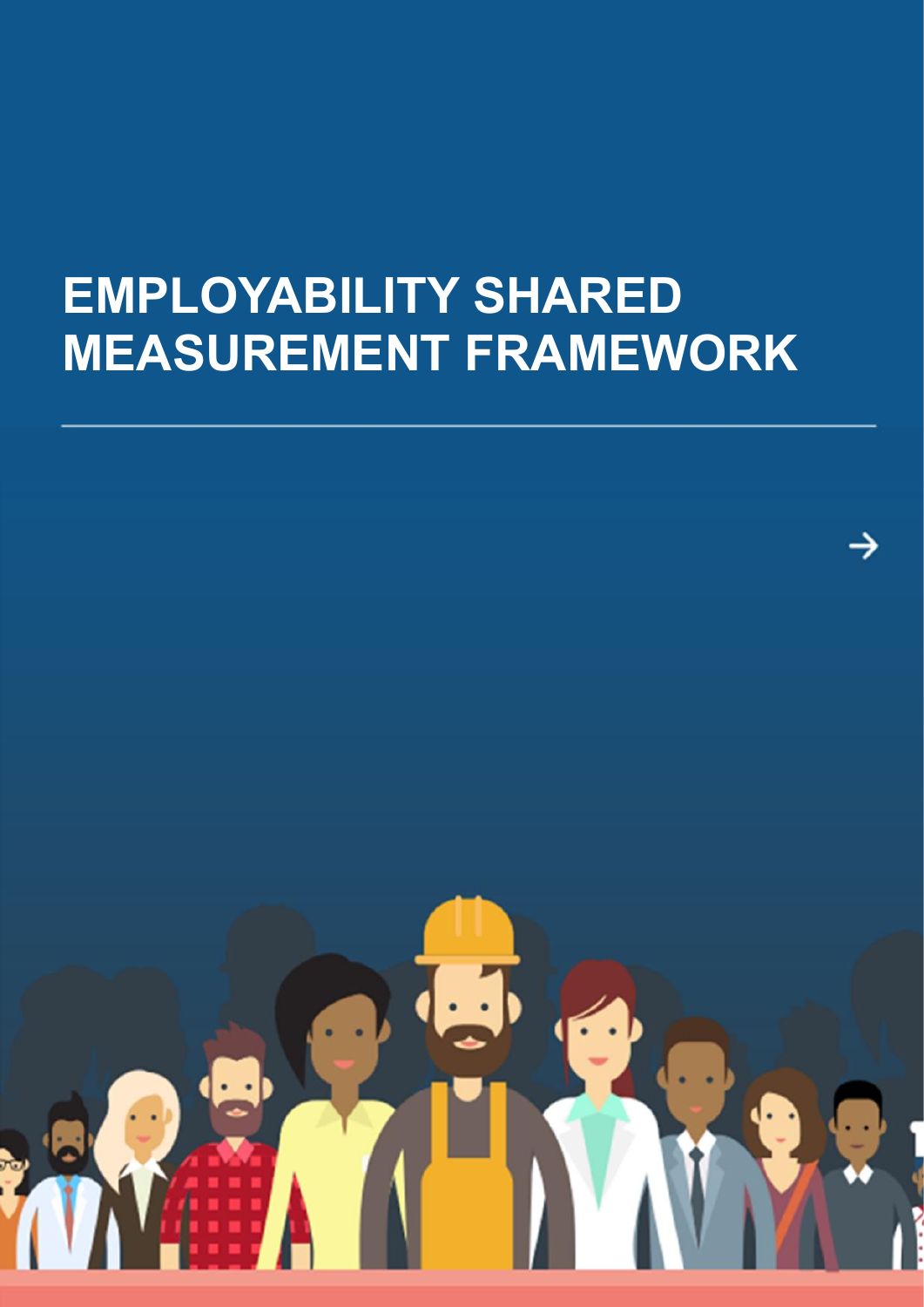#### **Background**

This paper establishes the Employability Shared Measurement Framework (the Framework), which will play a key role in enabling the development of a system that is driven by evidence, including data and the experience of users.

The Framework was a key commitment made in the [2018 Review of Employability Services,](https://www.gov.scot/publications/one-left-behind-review-employability-services/pages/6/) and will support a shift from multiple, separate approaches to measuring the success of services, to a coherent view of what is working for people at national, local and individual levels. This will ensure accountability through transparency of data and support improvement across Scotland's employability system. This will build on existing practice that is currently established in each Local Authority area.

This is the result of a partnership development process, with representatives from across the public, third and private sectors. This process has included task and finish group approaches, as well as long-standing partnership-focussed governance groups that have supported the activity required to get to this point.

At the time of publication, the scope of the Framework is focussed on support delivered through Local Employability Partnerships under the No One Left Behind approach. It aligns with other national products, such as the Service Standards and Customer Charter, to support local flexibility whilst ensuring a level of national coherence.

This Framework is intended to be open-source – it can be used by anyone delivering, or considering the delivery of, employability interventions. As the Framework develops, we will continue to update this document and communicate to stakeholders. To support operational activity, we will also publish the associated data template that will be used by Local Employability Partnerships to implement this Framework.

This is not a final product and more work is required to develop certain areas and themes. However, given the scale of ambition and the desire to develop this in partnership, we are taking an iterative approach which will support continuous improvement. This document represents the first steps towards achieving our shared ambitions in this space.

#### Why this Framework has been developed

Through the 2018 Review of Employability Services, we heard from stakeholders and partners that the measurement landscape could be complex and burdensome. Data collection requirements were not consistent, and even where data appeared to line up, definitions of the same thing could differ.

We also heard that we don't always collect and report the *right* data. For example, a primary emphasis on easy to quantify outputs like job outcomes can skew delivery towards those closer to work, rather than supporting people further from the labour market. The impact of employability services extends beyond the achievement of job outcomes. Therefore, we need to work to ensure what we measure reflects what we value and that the [principles of No One Left Behind](https://www.employabilityinscotland.com/policy/no-one-left-behind/) are reflected in this Framework.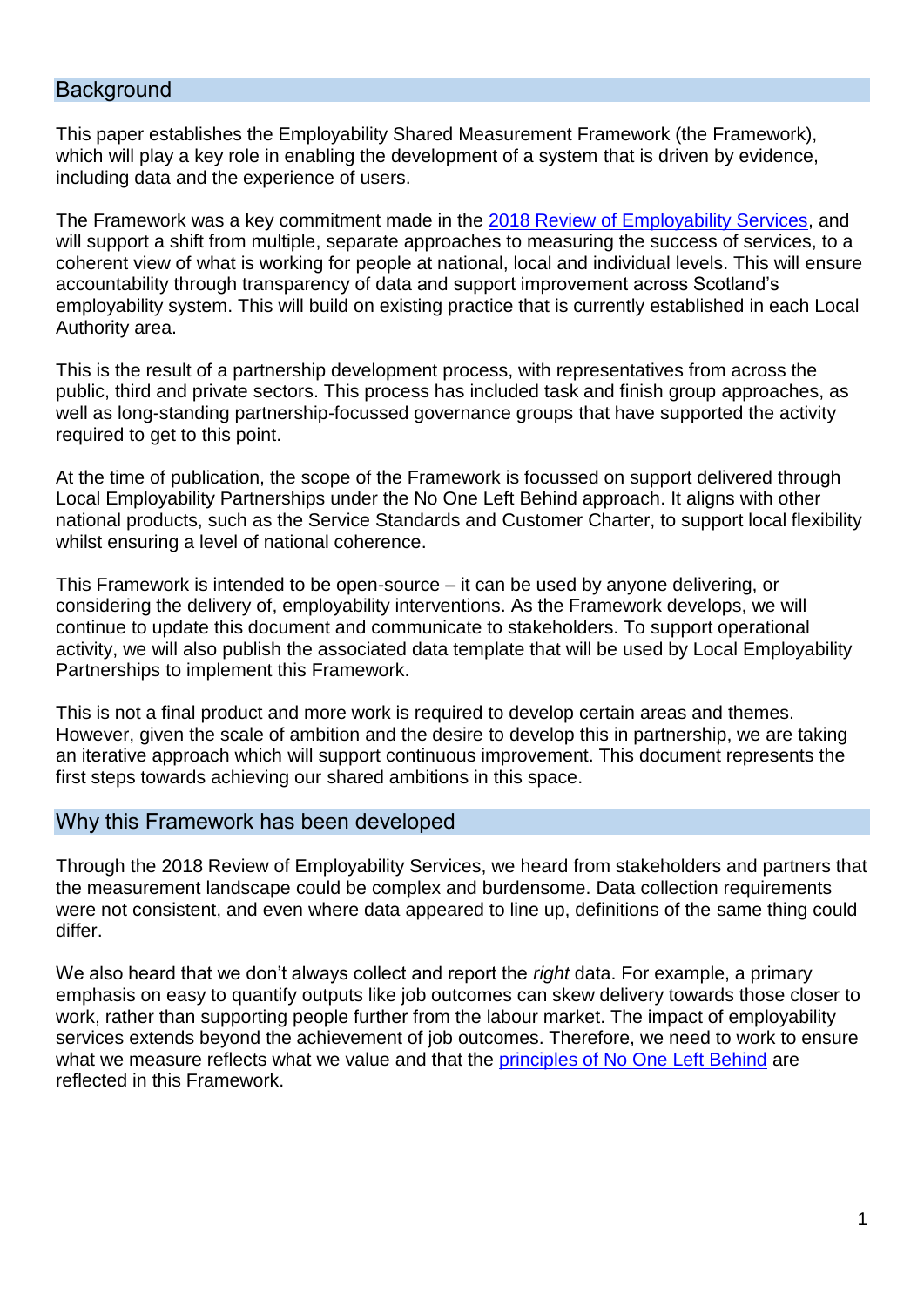#### The role of this Framework

**This Framework sets out to create a shared understanding of how we measure the impact of employability services for the people and areas they aim to support.** This includes supporting a coherent view of what management information coming from services should look like, setting out common definitions and setting the rationale for collection.

All activity that contributes to measurement of employability, whether it is data collected by services, information reported nationally, or independent evaluation will be driven by the Framework.

#### Overview of the Framework

#### Themes

The purpose of employability provision delivered through the No One Left Behind approach is to support people facing disadvantage in the labour market towards and into sustainable and fair work. This sits against a backdrop of partners working together to support a wider transformational change in how services are designed and delivered. In order to be successful here, we need to ensure our activity contributes to achieving 5 key outcomes:

|                                     | 1. Reach                                                                                                                                                   | 2. Progression                                                                                                                                                                                                                                                                                   | 3. Skills<br><b>Alignment</b>                                                                                                    | 4. Experience of<br><b>Services</b>                                                                                                                                               | 5. Value of<br><b>Services</b>                                                                                                                                                                   |
|-------------------------------------|------------------------------------------------------------------------------------------------------------------------------------------------------------|--------------------------------------------------------------------------------------------------------------------------------------------------------------------------------------------------------------------------------------------------------------------------------------------------|----------------------------------------------------------------------------------------------------------------------------------|-----------------------------------------------------------------------------------------------------------------------------------------------------------------------------------|--------------------------------------------------------------------------------------------------------------------------------------------------------------------------------------------------|
| <b>Statements</b><br><b>Outcome</b> | <b>Ensure</b><br>employability<br>services are<br>reaching all those<br>who need support<br>to progress<br>towards, move<br>into and sustain<br>fair work. | To enable an<br>individual's<br>progression<br>towards fair work<br>and sustained<br>employment.<br>Considering<br>aspects such as<br>improving well-<br>being, confidence<br>and motivation,<br>maintaining or re-<br>engaging with<br>support, and<br>developing<br>aspirations and<br>skills. | People are being<br>supported to<br>develop skills,<br>knowledge and<br>experience that<br>are needed now,<br>and in the future. | People are<br>treated with<br>dignity and<br>respect, and<br>experience<br>support which is<br>accessible,<br>aligned with other<br>services and<br>responsive to<br>their needs. | To understand<br>whether we are<br>making the best<br>use of resources<br>invested,<br>maximising value<br>for participants<br>and contributing<br>to local and<br>national policy<br>ambitions. |

#### **Key Questions**

Each theme has been developed further through the creation of key questions. These set out what partners have agreed we need to know under each theme in order to determine whether we have met these outcomes. These questions shape how we think about success and continuous improvement of the employability system in Scotland, whether at the service, commissioning or national levels: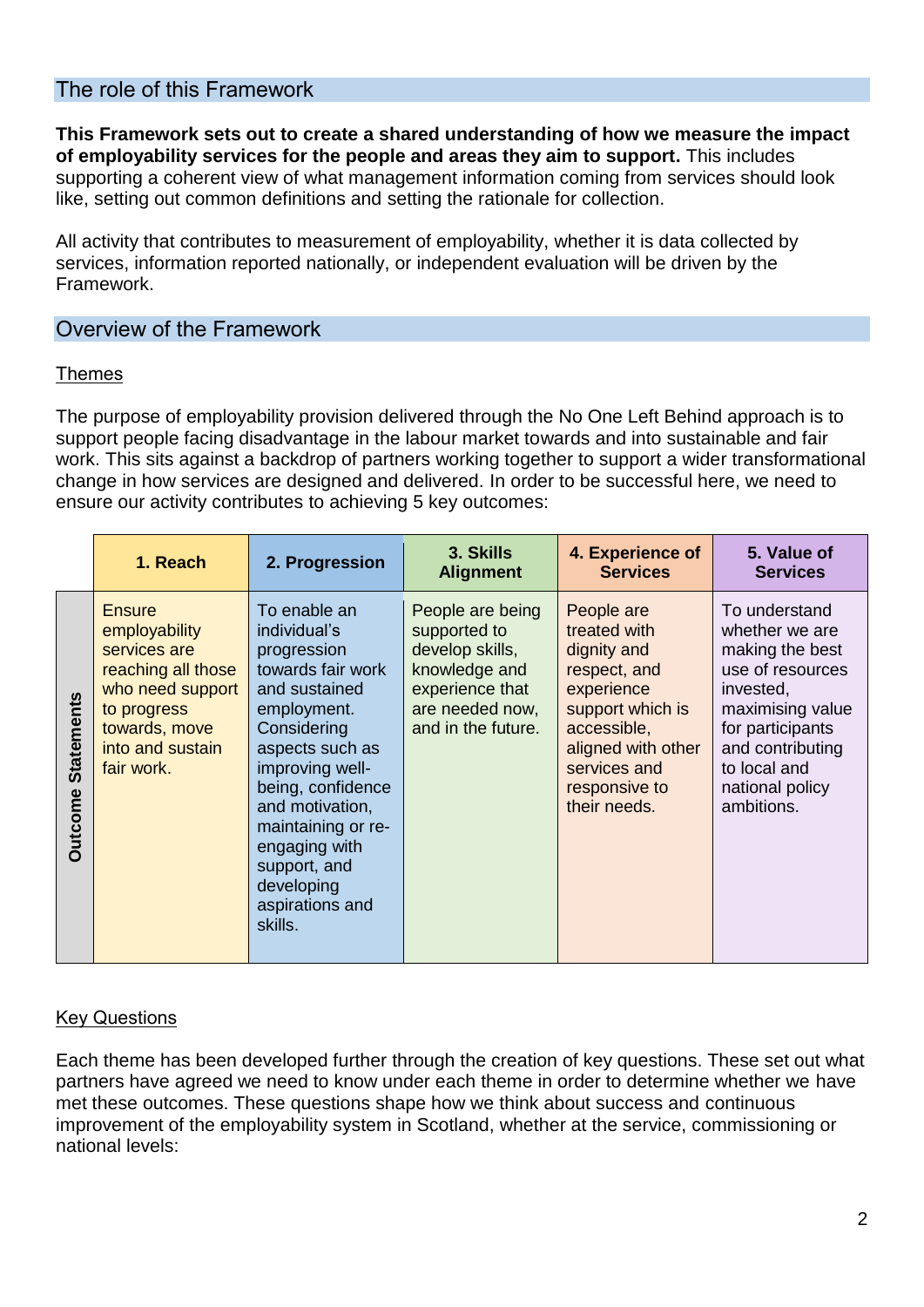|                  | <b>Theme</b>                                                       |                                                                                             |                                                                                                                     |                                                                                               |                                                                                                                |  |
|------------------|--------------------------------------------------------------------|---------------------------------------------------------------------------------------------|---------------------------------------------------------------------------------------------------------------------|-----------------------------------------------------------------------------------------------|----------------------------------------------------------------------------------------------------------------|--|
|                  | 1. Reach                                                           | 2. Progression                                                                              | 3. Skills<br><b>Alignment</b>                                                                                       | 4. Experience of<br><b>Services</b>                                                           | 5. Value of<br><b>Services</b>                                                                                 |  |
|                  | 1.1 Who needs<br>support in our<br>community?                      | 2.1 Are people<br>progressing, if so, in<br>what ways?                                      | 3.1 What relevant<br>skills, knowledge<br>and experience are<br>people developing<br>as a result of our<br>support? | 4.1 Are we treating<br>people with dignity<br>and respect?                                    | 5.1 How and in what<br>ways do<br>employability<br>services contribute<br>to national and local<br>priorities? |  |
| Questions<br>Key | 1.2 Who are we<br>reaching and what<br>challenges do they<br>face? | 2.2 Are people's<br>goals/milestones<br>being achieved<br>within the expected<br>timeframe? |                                                                                                                     | 4.2 Do clients<br>receive a tailored<br>service that<br>supports their<br>individual journey? | 5.2 What is the<br>value for money of<br>our investment?                                                       |  |
|                  | 1.3 Are people<br>actively engaged<br>with support?                | 2.3 Have people<br>entered and<br>sustained<br>education, training<br>or employment?        |                                                                                                                     | 4.3 Do clients find<br>the service easy to<br>access?                                         |                                                                                                                |  |
|                  | 1.4 Who are we not<br>reaching?                                    |                                                                                             |                                                                                                                     |                                                                                               |                                                                                                                |  |

#### Measurement Approach

How services, local authorities and Scottish Government answer these questions will require a mixture of quantitative and qualitative information to be gathered from a range of sources.

In order to answer the questions fully, there is a need to use data collected directly (data collected by services) and data collected indirectly (data collected by other sources). Using data collected from other sources is necessary because some of the questions cannot be answered by using data collected by services alone.

|              | <b>Direct</b><br>Data collected and reported by<br>services                                                                                                                                                                                   | <b>Indirect</b><br>Data collected and reported by others<br>that we need to refer to                                                               |
|--------------|-----------------------------------------------------------------------------------------------------------------------------------------------------------------------------------------------------------------------------------------------|----------------------------------------------------------------------------------------------------------------------------------------------------|
| Quantitative | Management information or<br>$\bullet$<br>administrative data directly from<br>services – currently used to<br>produce Scottish Government<br>experimental statistics on No<br><b>One Left Behind</b><br>Independent evaluations<br>$\bullet$ | Other nationally available<br>statistics e.g. Annual Population<br>Survey, Labour Market etc.                                                      |
| Qualitative  | Independent evaluations<br>$\bullet$<br>Social Research with service<br>$\bullet$<br>users<br>Social Research with staff/<br>$\bullet$<br>providers<br>Lived experience research<br>$\bullet$                                                 | Wider stakeholder and advocacy<br>organisations research<br>Wider policy development<br>$\bullet$<br>evidence, including consultation<br>responses |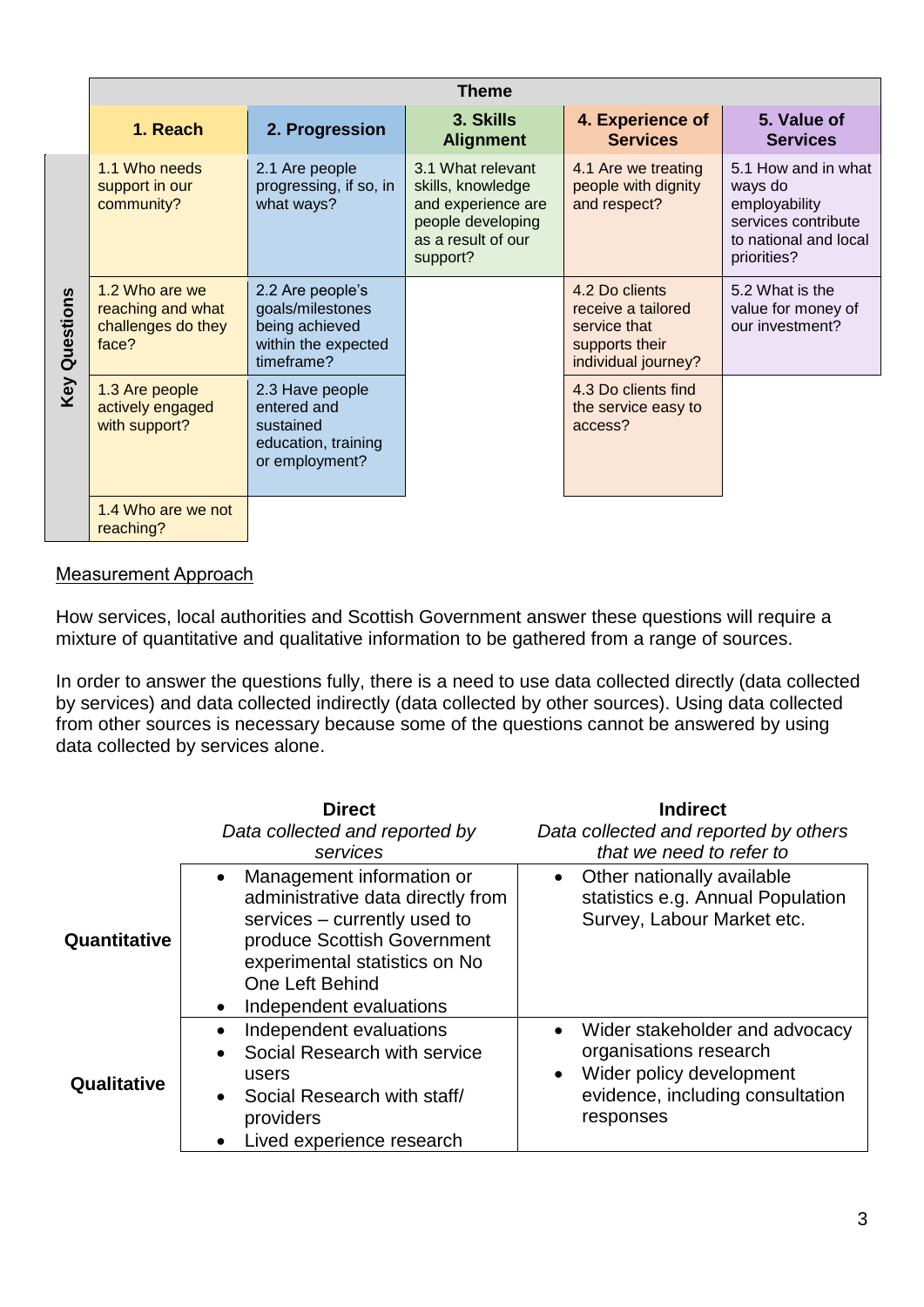# The Framework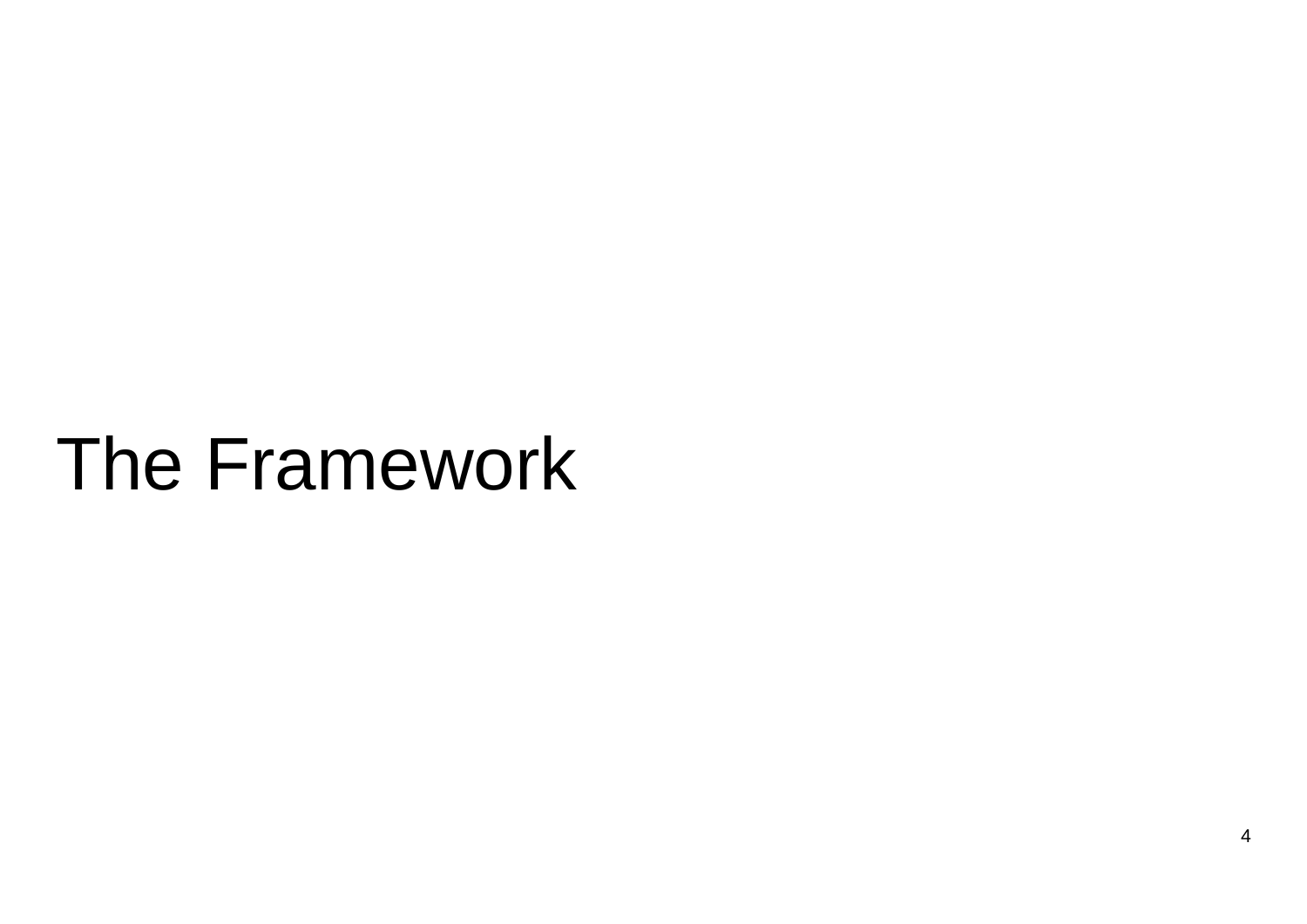#### Reach

Employability services are reaching all those who need support to progress towards, move into and sustain fair work.

#### Progression

To enable an individual 's progression towards fair work and sustained employment. Considering aspects such as improving well -being, confidence and motivation, maintaining or re -engaging with support, and developing aspirations and skills.

**Creating a shared understanding of how we measure the impact of employability services for the people and areas they aim to support**

#### Skills Alignment

People are being supported to develop skills, knowledge and experience that are needed now, and in the future.

#### Value of Services

We are making the best use of resources invested in employability, maximising value for participants and contributing to local and national policy ambitions.

#### Experience of Services

People are treated with dignity and respect, and experience support which is accessible, aligned with other services and responsive to their needs.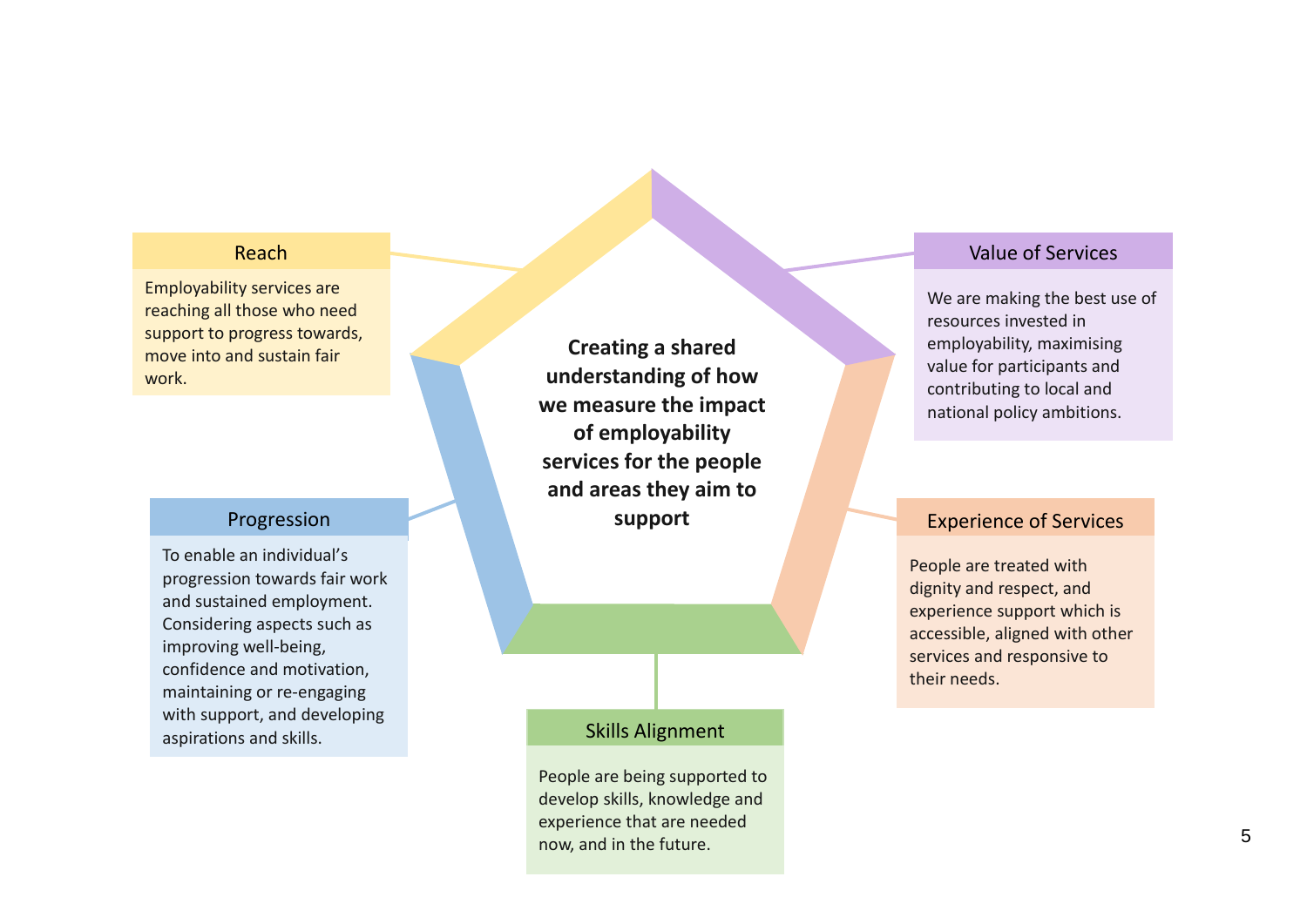|                 | 1. Reach                                                                                                             |
|-----------------|----------------------------------------------------------------------------------------------------------------------|
| <b>Outcome:</b> | Employability services are reaching all those who need support to progress towards, move into and sustain fair work. |
|                 |                                                                                                                      |

|                      |                                                                    | <b>Description</b>                                                                                                                                                                                                                                                                                                                                                                                                                                           | How will we answer this?                                                                                                                                                                                                                                                                            | Rationale                                                                                                                                                                                                                                                                                                                                                                                         |
|----------------------|--------------------------------------------------------------------|--------------------------------------------------------------------------------------------------------------------------------------------------------------------------------------------------------------------------------------------------------------------------------------------------------------------------------------------------------------------------------------------------------------------------------------------------------------|-----------------------------------------------------------------------------------------------------------------------------------------------------------------------------------------------------------------------------------------------------------------------------------------------------|---------------------------------------------------------------------------------------------------------------------------------------------------------------------------------------------------------------------------------------------------------------------------------------------------------------------------------------------------------------------------------------------------|
|                      | 1.1 Who needs<br>support in our<br>community?                      | Understanding who needs support in<br>communities is fundamental to the success of No<br>One Left Behind. Without understanding who<br>requires support, we cannot know if people are<br>being 'left behind'.<br>Currently we can see who is being supported by<br>services, their characteristics and the barriers<br>they experience. But this does not tell us if they<br>represent everyone who needs support in the<br>community, or if there are gaps. | Work is already under way through LEPs<br>and the Scottish Local Authorities<br>Economic Development Group to develop a<br>data toolkit to support service planning.<br>Local insight and external data sources will<br>$\bullet$<br>be critical in shaping how each area<br>answers this question. | By establishing this at the planning and<br>design stage, we can be sure our<br>services are tailored to local needs,<br>without losing sight of those who are<br>disadvantaged in the labour market.                                                                                                                                                                                             |
| <b>Key Questions</b> | 1.2 Who are we<br>reaching and what<br>challenges do they<br>face? | Understanding who is engaging with services is<br>critical if we are to assess how our services are<br>performing. If we cannot determine whether we<br>are reaching and supporting progress of those<br>who are under-represented in the labour market,<br>or face multiple barriers to employment, we will<br>not be able to adequately say whether services<br>are achieving their aims.                                                                  | Management information from services will<br>be critical in providing visibility of who we<br>are reaching across Scotland's<br>Employability System. A list of agreed data<br>for collection can be seen at Annex A.                                                                               | By tying this question to management<br>information from services, we are able<br>to establish reach of services across<br>Scotland, leading to more useful<br>statistical outputs for partners and<br>greater transparency.<br>A key aspect of answering this question<br>will be standardising our equalities data<br>collection practices to enable better<br>visibility of particular groups. |
|                      | 1.3 Are people<br>actively engaged<br>with support?                | Whether people are actively engaged with<br>support is currently monitored by many services.<br>However, there is no standard description of<br>'engaged' or 'disengaged'. It was noted that what<br>is considered sufficient 'engagement' will depend<br>on the individual service user's situation and<br>needs, or in some cases, although in some<br>cases this is also determined by a funder/<br>organisation.                                         | <b>IN DEVELOPMENT</b><br>This is already monitored by many<br>$\bullet$<br>services. However, in order to answer this<br>question consistently, more work is needed<br>to establish common descriptions of<br>"engaged" and "disengaged"                                                            | Our ambition is to limit early<br>disengagement from services as far as<br>possible. In order to achieve this, we<br>need to understand when people are<br>actively engaged with support, and<br>where this isn't the case, why.                                                                                                                                                                  |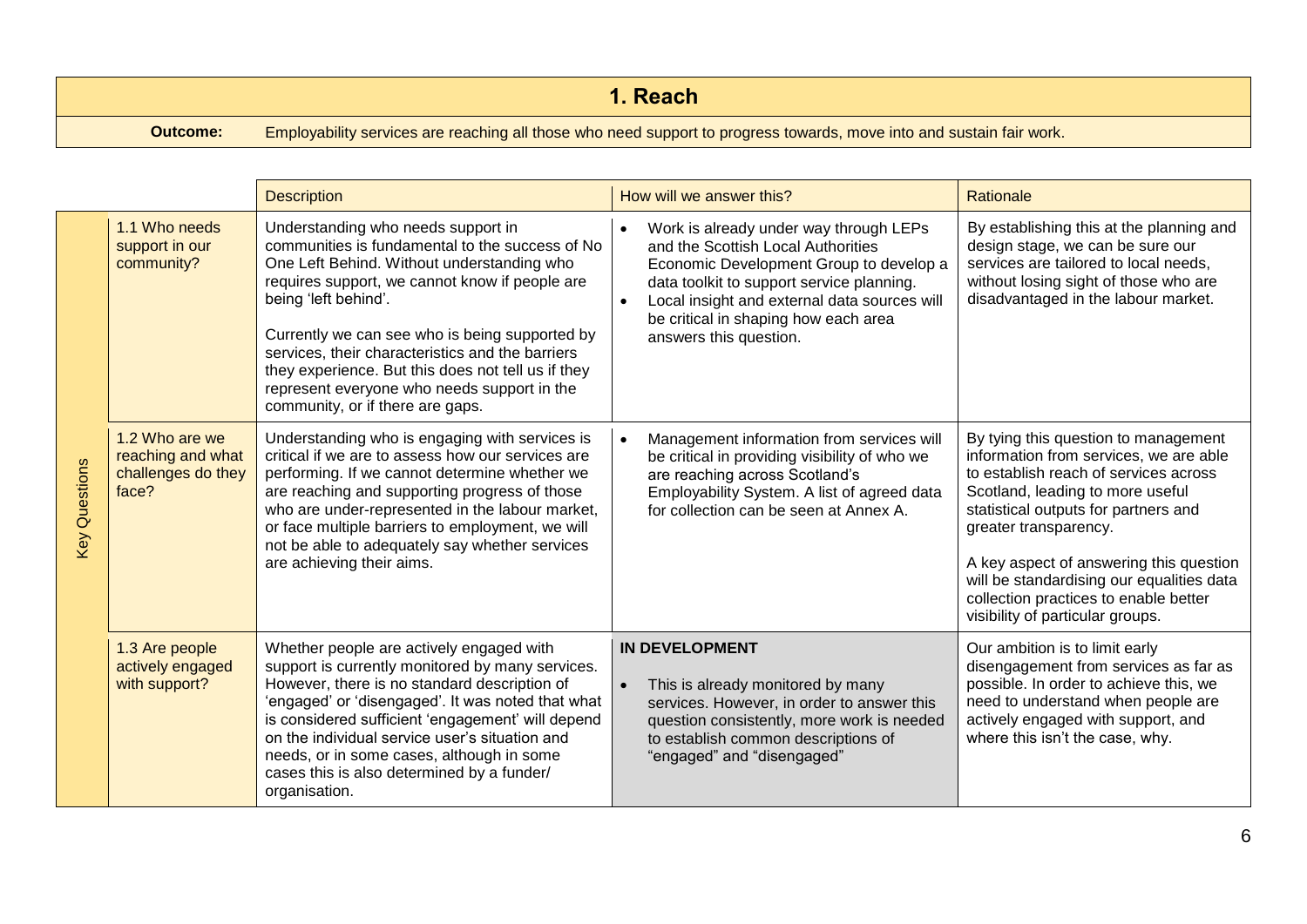|  | 1.4 Who are we<br>not reaching? | This question should be answered by comparing<br>assessments of who needed support within the<br>community (1.1) those reached (1.2), and<br>actively engaged (1.3) in the service. | <b>IN DEVELOPMENT</b><br>To enable comparisons across external<br>data sets, as far as possible data items<br>recommended for 1.2 align with nationally<br>available data sources such as the 2022<br>Census.<br>As further development work takes place,<br>our confidence in answering this question<br>across the entirety of our employability<br>system will grow. | In order to achieve our commitments<br>around continuous improvement with<br>employability services, we need to<br>ensure there is robust data to help us<br>understand how well we are serving<br>communities. Further development of<br>methods to answer 1.1 and 1.3. |
|--|---------------------------------|-------------------------------------------------------------------------------------------------------------------------------------------------------------------------------------|-------------------------------------------------------------------------------------------------------------------------------------------------------------------------------------------------------------------------------------------------------------------------------------------------------------------------------------------------------------------------|--------------------------------------------------------------------------------------------------------------------------------------------------------------------------------------------------------------------------------------------------------------------------|
|--|---------------------------------|-------------------------------------------------------------------------------------------------------------------------------------------------------------------------------------|-------------------------------------------------------------------------------------------------------------------------------------------------------------------------------------------------------------------------------------------------------------------------------------------------------------------------------------------------------------------------|--------------------------------------------------------------------------------------------------------------------------------------------------------------------------------------------------------------------------------------------------------------------------|

|                 | 2. Progression                                                                                                                                                                                                                                    |
|-----------------|---------------------------------------------------------------------------------------------------------------------------------------------------------------------------------------------------------------------------------------------------|
| <b>Outcome:</b> | To enable an individual's progression towards fair work and sustained employment. Considering aspects such as improving well-being,<br>confidence and motivation, maintaining or re-engaging with support, and developing aspirations and skills. |

|                  |                                                        | Description                                                                                                                                                                                                                                                                                                                                                                                                                                                                                                                                                                                      | How will we answer this?                                                                                                                                                                                                                                                                                                                                                         | Rationale                                                                                                                                                                                         |
|------------------|--------------------------------------------------------|--------------------------------------------------------------------------------------------------------------------------------------------------------------------------------------------------------------------------------------------------------------------------------------------------------------------------------------------------------------------------------------------------------------------------------------------------------------------------------------------------------------------------------------------------------------------------------------------------|----------------------------------------------------------------------------------------------------------------------------------------------------------------------------------------------------------------------------------------------------------------------------------------------------------------------------------------------------------------------------------|---------------------------------------------------------------------------------------------------------------------------------------------------------------------------------------------------|
| Questions<br>Key | 2.1 Are people<br>progressing, if so, in what<br>ways? | Understanding distance travelled and<br>progression whilst receiving<br>employability support is a critical<br>element of understanding how well our<br>services are supporting people.<br>Understanding in-work progression will<br>also be a critical aspect of<br>understanding employability's<br>contribution to tackling child poverty and<br>increasing income from employment.<br>We also know that <b>volunteering</b> can<br>provide invaluable learning and skills to<br>help prepare people to progress into<br>employment, and help them succeed<br>once they are in the workplace. | By recording income information from<br>participants, we will be able to track in-work<br>progression and increase in income. See<br>Annex A for agreed data items.<br>Recording how many people enter<br>volunteering as part of their journey towards<br>paid employment<br>Further development will be required to<br>expand the scope of how we answer this<br>key question. | Our ambition is to understand and value<br>the progression of people accessing our<br>services as well as more familiar<br>outcome measures that form the basis<br>of how we answer Question 2.3. |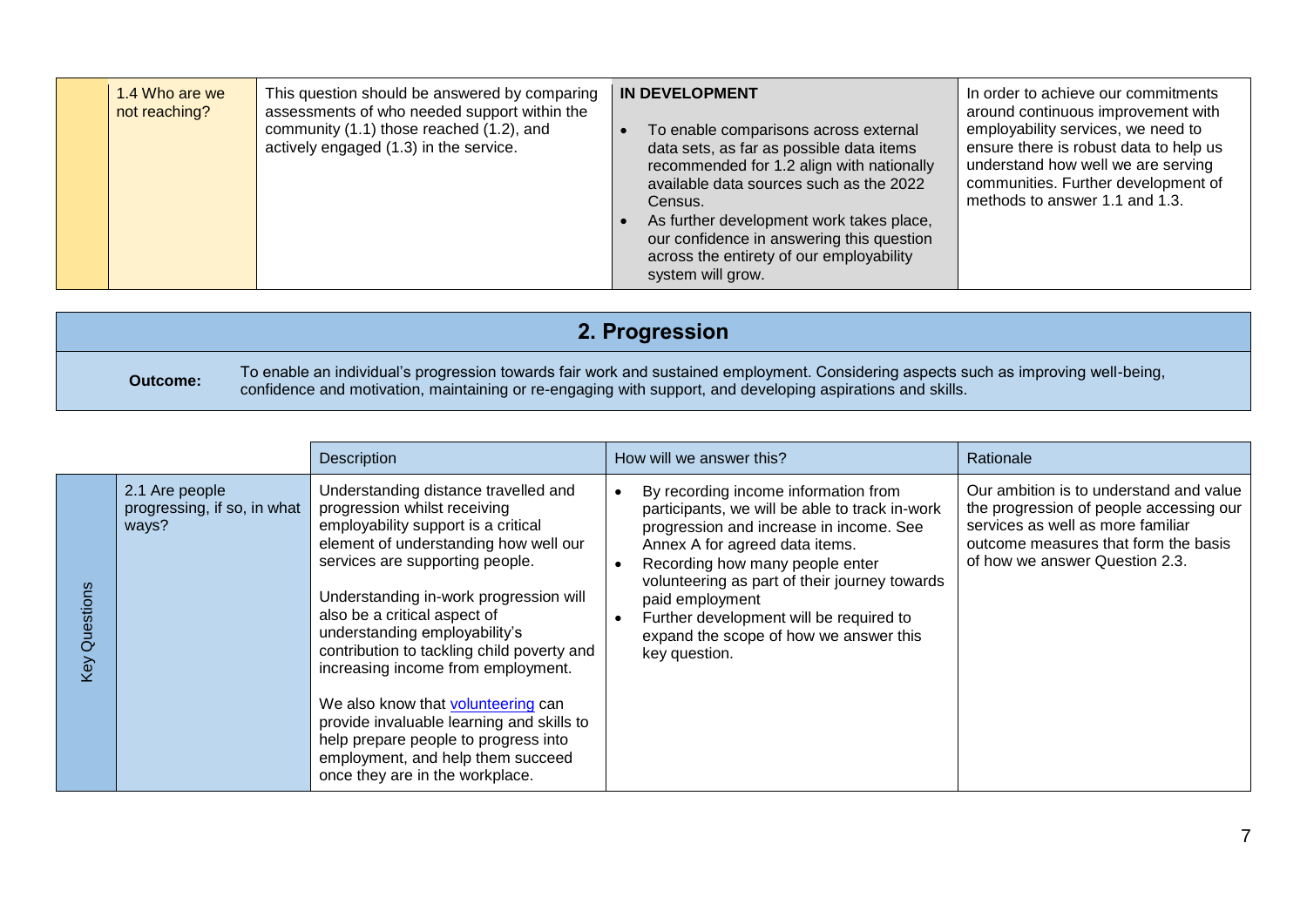| 2.2: Are people's<br>goals/milestones being<br>achieved within the<br>expected timeframe? | We want to ensure that, as far as<br>possible, we're supporting people to<br>work towards and achieve their<br>aspirations. The need for an expected<br>timeframe is driven by the experience of<br>some users that get "stuck" in a cycle of<br>particular support with no forward<br>progression. | <b>IN DEVELOPMENT</b>                                                                                                                                                         | Once developed, this key question<br>should allow us to identify whether<br>people are deemed to be moving<br>towards an outcome.                                                                                                                                                                      |
|-------------------------------------------------------------------------------------------|-----------------------------------------------------------------------------------------------------------------------------------------------------------------------------------------------------------------------------------------------------------------------------------------------------|-------------------------------------------------------------------------------------------------------------------------------------------------------------------------------|--------------------------------------------------------------------------------------------------------------------------------------------------------------------------------------------------------------------------------------------------------------------------------------------------------|
| 2.3 Are people entering<br>and sustaining<br>employment, training and<br>education?       | Although success under the No One<br>Left Behind approach is defined much<br>more broadly than some previous<br>programmes, understanding the<br>outcomes achieved will remain an<br>important aspect of measurement<br>moving forward.                                                             | Management information from services will<br>be critical to understanding outcomes<br>achieved from services. A list of agreed data<br>for collection can be seen at Annex A. | This is a critical question to help us<br>understand what we are achieving<br>through our services. Through the data<br>used to answer this question, we will<br>develop our understanding of the<br>outcomes achieved by participants, and<br>the proportion that go on to sustain<br>these outcomes. |

## **3. Skills Alignment**

**Outcome:** People are being supported to develop skills, knowledge and experience that are needed now, and in the future.

|                                            |                                                                                                                   | <b>Description</b>                                                                                                                                                                                                                                                                                                                                                                                                                                                             | How will we answer this? | Rationale                                                                                                                                                                                                                          |
|--------------------------------------------|-------------------------------------------------------------------------------------------------------------------|--------------------------------------------------------------------------------------------------------------------------------------------------------------------------------------------------------------------------------------------------------------------------------------------------------------------------------------------------------------------------------------------------------------------------------------------------------------------------------|--------------------------|------------------------------------------------------------------------------------------------------------------------------------------------------------------------------------------------------------------------------------|
| uestions<br>$\bar{\mathbf{\sigma}}$<br>Key | 3.1: What relevant skills,<br>knowledge and<br>experience are people<br>developing as a result of<br>our support? | Understanding whether people are<br>progressing into education or training is<br>important, however, the question of skills<br>has been separated from this to allow us<br>to consider questions of what types of<br>skills people are developing as a result of<br>our support. This will include whether<br>these are relevant to current and future<br>opportunities in the local area.<br>As we work to develop the Framework,<br>we will have to ensure that the approach | <b>IN DEVELOPMENT</b>    | Whether someone is developing<br>relevant skills, knowledge or experience<br>is critical in understanding how well our<br>services serve not just the people<br>accessing them, but also employers<br>and the wider labour market. |
|                                            |                                                                                                                   | to answering this key question aligns with<br>activity underway in other areas of public<br>services such as Skills Development                                                                                                                                                                                                                                                                                                                                                |                          |                                                                                                                                                                                                                                    |
|                                            |                                                                                                                   | Scotland's Meta Skills Framework.                                                                                                                                                                                                                                                                                                                                                                                                                                              |                          |                                                                                                                                                                                                                                    |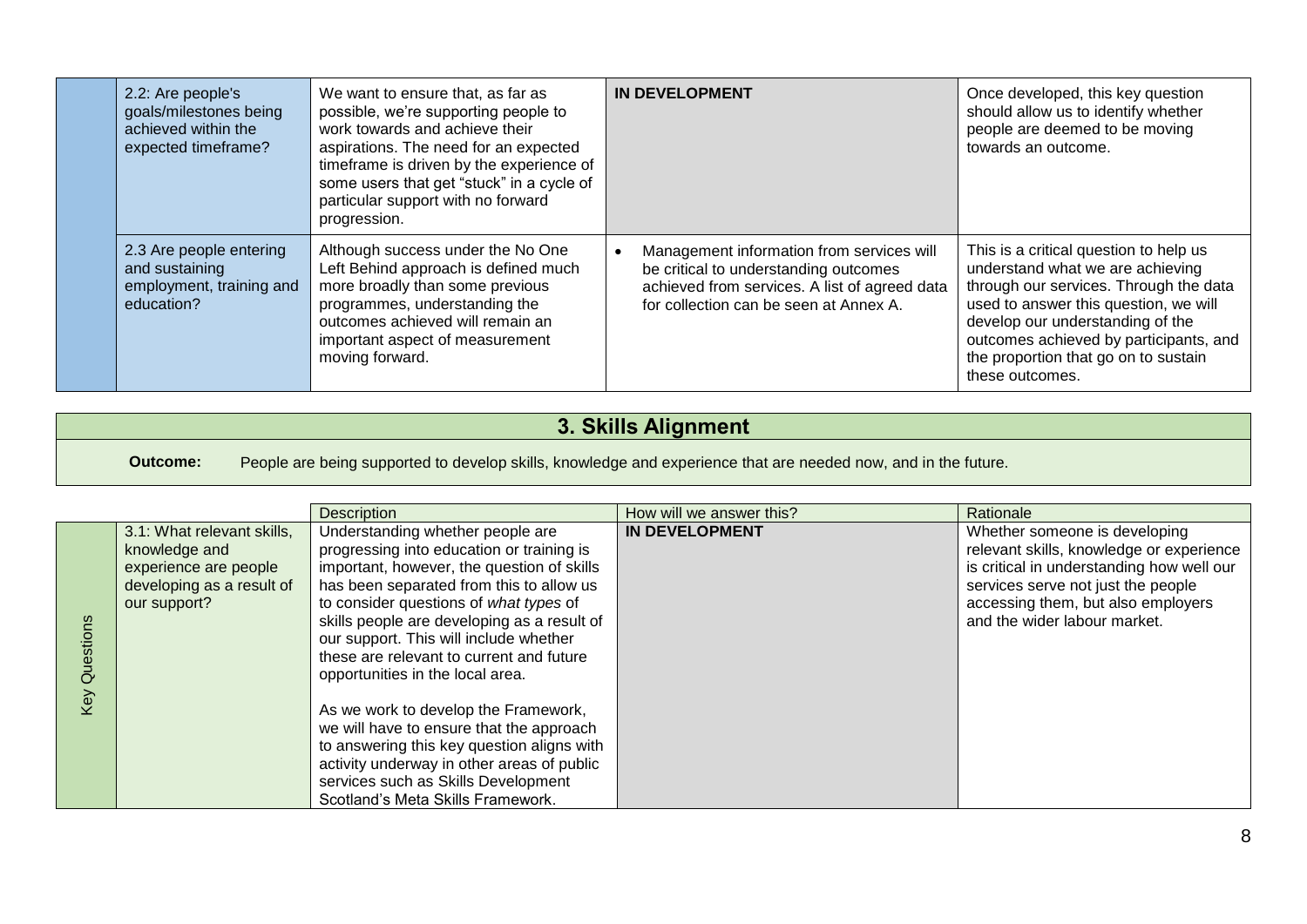|               | <b>4. Experience of Services</b>                                                           |                                                                                                                                                                                                                                                                                                                                                                                                                                                                                                             |                                                                                                                                                                                                                                                                                                                                                                                                                                                                                                                                                                                                |                                                                                                                                                                                                                                                                                                                                                                                                                                                                           |  |  |
|---------------|--------------------------------------------------------------------------------------------|-------------------------------------------------------------------------------------------------------------------------------------------------------------------------------------------------------------------------------------------------------------------------------------------------------------------------------------------------------------------------------------------------------------------------------------------------------------------------------------------------------------|------------------------------------------------------------------------------------------------------------------------------------------------------------------------------------------------------------------------------------------------------------------------------------------------------------------------------------------------------------------------------------------------------------------------------------------------------------------------------------------------------------------------------------------------------------------------------------------------|---------------------------------------------------------------------------------------------------------------------------------------------------------------------------------------------------------------------------------------------------------------------------------------------------------------------------------------------------------------------------------------------------------------------------------------------------------------------------|--|--|
|               | <b>Outcome:</b><br>needs.                                                                  |                                                                                                                                                                                                                                                                                                                                                                                                                                                                                                             | People are treated with dignity and respect, and experience support which is accessible, aligned with other services and responsive to their                                                                                                                                                                                                                                                                                                                                                                                                                                                   |                                                                                                                                                                                                                                                                                                                                                                                                                                                                           |  |  |
|               |                                                                                            |                                                                                                                                                                                                                                                                                                                                                                                                                                                                                                             |                                                                                                                                                                                                                                                                                                                                                                                                                                                                                                                                                                                                |                                                                                                                                                                                                                                                                                                                                                                                                                                                                           |  |  |
|               |                                                                                            | <b>Description</b>                                                                                                                                                                                                                                                                                                                                                                                                                                                                                          | How will we answer this?                                                                                                                                                                                                                                                                                                                                                                                                                                                                                                                                                                       | Rationale                                                                                                                                                                                                                                                                                                                                                                                                                                                                 |  |  |
| Key Questions | 4.1: Are we treating<br>people with dignity and<br>respect?                                | Treating people with dignity and respect<br>is a key principle that underpins the<br>Scottish Approach to Employability, and<br>No One Left Behind. We need to<br>understand whether our services are<br>achieving this, and if not, where<br>improvements can be made as a result.<br>This commitment has been reaffirmed in<br>the <b>Customer Charter</b> , published to<br>support users in understanding what<br>they can expect from Employability<br>Services delivered under No One Left<br>Behind. | <b>IN DEVELOPMENT</b><br>A national implementation evaluation of No<br>One Left Behind and Young Person's<br>Guarantee is being commissioned. This<br>evaluation will develop the approach already<br>started in the Fair Start Scotland and Health<br>and Work Support pilot evaluations, and<br>provide a baseline data from which to<br>measure change over time<br>Extensive work is already undertaken by<br>service providers to measure this, albeit in<br>different and inconsistent ways: engagement<br>with providers will be developed to map and<br>learn from existing practices. | By having access to this information,<br>we will be able to make informed<br>decisions on service delivery, and<br>where improvements could be made to<br>users' experience of our services.<br>Learning from existing practices will<br>also help develop national consistency<br>but also allow for flexibility at service<br>level<br>Over time, this information may prove<br>useful in better understanding elements<br>of other themes, such as key question<br>1.3 |  |  |
|               | 4.2: Do people receive a<br>tailored service that<br>supports their individual<br>journey? | Our services are not about putting<br>people through predetermined<br>programmes or support. A trusted<br>professional should support an<br>individual to access provision that helps<br>them move towards and progress into<br>work whilst taking into account their<br>personal and wider circumstances                                                                                                                                                                                                   | <b>IN DEVELOPMENT</b><br>We will explore possibilities for asking users<br>$\bullet$<br>directly whether they felt they have received<br>a tailored service that supports their<br>individual journey. The national evaluation<br>will be used as a starting point for this                                                                                                                                                                                                                                                                                                                    | Our ambition is to better understand<br>how users feel the service provided<br>meets their needs. As we continue to<br>develop our approach to answering this<br>key question, we will consider<br>opportunities for how this is collected to<br>allow for more meaningful linkages with<br>data across other themes in this<br>Framework.                                                                                                                                |  |  |
|               | 4.3: Do people find the<br>service easy to access?                                         | Accessibility of services is critical, and<br>forms part of the Service Standards for<br>employability.<br>No One Left Behind is not about<br>supporting a narrowly defined user<br>group, so our definition of accessibility<br>has to cover a broad spectrum. From                                                                                                                                                                                                                                        | <b>IN DEVELOPMENT</b><br>Use the national evaluations to engage<br>$\bullet$<br>directly with users to explore what issues<br>prevent or hinder access to services<br>(including finding out about them)                                                                                                                                                                                                                                                                                                                                                                                       | Understanding this will allow for<br>services to be designed in as<br>accessible a way as possible and help<br>reduce some of the barriers of access<br>to services, especially for those under-<br>represented groups                                                                                                                                                                                                                                                    |  |  |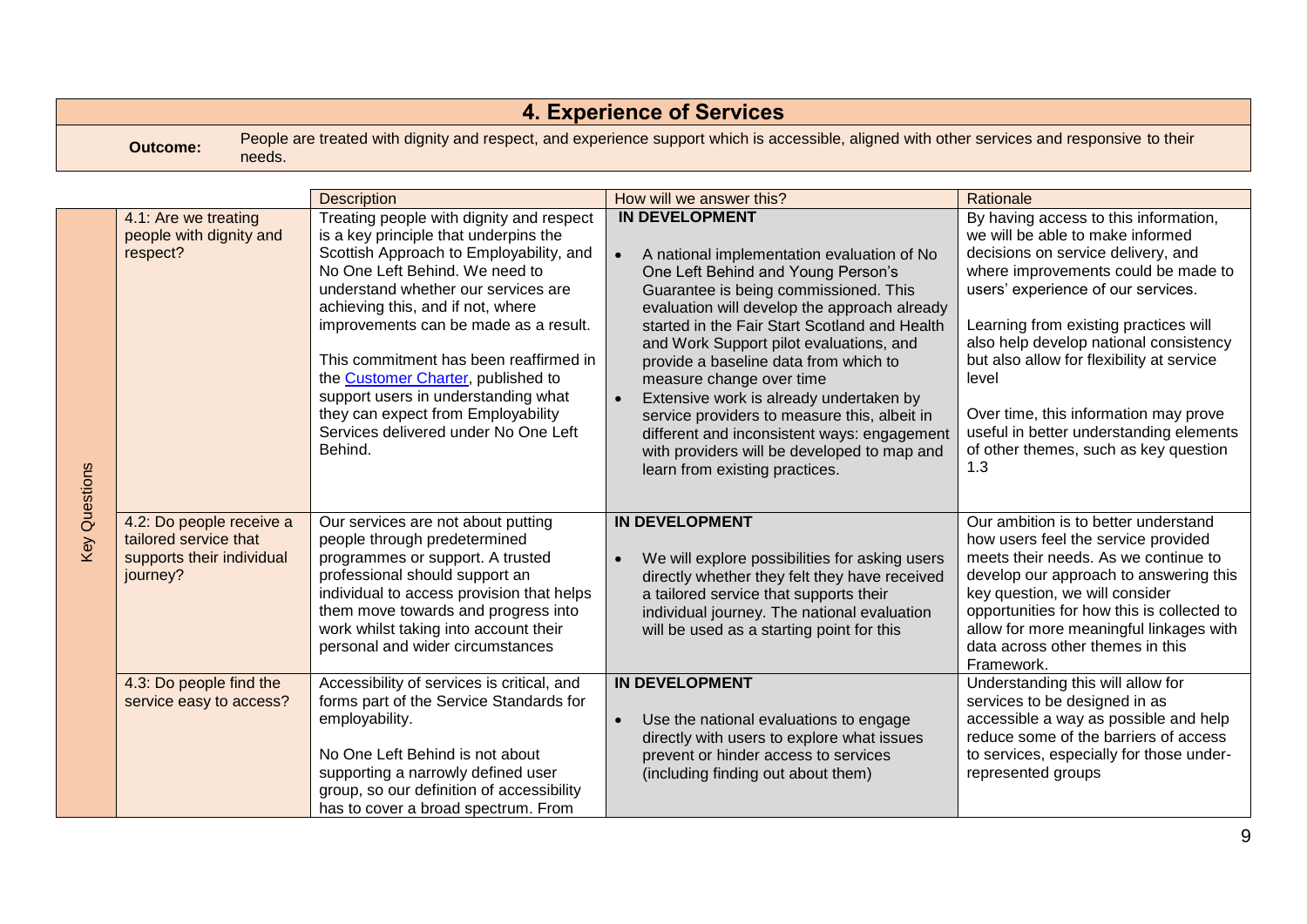|  | physical accessibility to digital provision<br>and including specialist support such as<br>for those who are deaf/ hard of hearing<br>or experience sight loss, as well as<br>materials in other formats or languages.<br>Everyone should be able to use the<br>service and have access to the<br>specialist support they require. |  | Cross over in the 'Reach' theme and data in<br>terms of characteristics of people accessing<br>services |  |
|--|------------------------------------------------------------------------------------------------------------------------------------------------------------------------------------------------------------------------------------------------------------------------------------------------------------------------------------|--|---------------------------------------------------------------------------------------------------------|--|
|--|------------------------------------------------------------------------------------------------------------------------------------------------------------------------------------------------------------------------------------------------------------------------------------------------------------------------------------|--|---------------------------------------------------------------------------------------------------------|--|

## **5. Value of Services**

**Outcome:** We are making the best use of resources invested in employability, maximising value for participants and contributing to local and national policy ambitions.

|                      |                                                                                                              | Description                                                                                                                                                                                                                                                                                                                                                                                                         | How will we answer this?                                                                                                                                                                                                                                                                                                                                                                                       | Rationale                                                                                                                                                                    |
|----------------------|--------------------------------------------------------------------------------------------------------------|---------------------------------------------------------------------------------------------------------------------------------------------------------------------------------------------------------------------------------------------------------------------------------------------------------------------------------------------------------------------------------------------------------------------|----------------------------------------------------------------------------------------------------------------------------------------------------------------------------------------------------------------------------------------------------------------------------------------------------------------------------------------------------------------------------------------------------------------|------------------------------------------------------------------------------------------------------------------------------------------------------------------------------|
| <b>Key Questions</b> | 5.1: How and in what<br>ways do employability<br>services contribute to<br>national and local<br>priorities? | Employability has a critical role to play in<br>addressing wider societal challenges.<br>Whether it is through contributing to the<br>achievement of National Outcomes<br>identified in the National Performance<br>Framework, or looking to directly<br>address inequalities in the labour<br>market, we need to be able to determine<br>the contribution of our services across<br>national and local priorities. | <b>IN DEVELOPMENT</b><br>Although more development in necessary<br>here, initial consideration will be given to<br>aspects of national and local priorities that<br>are apparent in agreed data items<br>elsewhere in this Framework, such as:<br>number of people receiving the<br>$\Omega$<br><b>National Living Wage</b><br>tackling child poverty through<br>$\Omega$<br>supporting parental employment    | Enable an understanding of how our<br>services contribute to addressing wider<br>societal challenges                                                                         |
|                      | 5.2: What is the value for<br>money of our<br>investment?                                                    | Given the role Employability has to play<br>in tackling wider societal challenges<br>identified as part of 5.1, the<br>considerations around value for money<br>need to take account of wider societal<br>impacts of our services.                                                                                                                                                                                  | <b>IN DEVELOPMENT</b><br>Expenditure data reported through funding<br>mechanisms, alongside data concerning<br>Reach and Progression could initially be<br>used to carry out value for money analysis<br>at a national level<br>The approach to this work will be driven by<br>existing approaches, such as the Social<br>Cost Benefit Analysis used in the Fair Start<br><b>Scotland Economic Evaluations</b> | Enable an understanding of the impact<br>of investment in the employability<br>system through the lens of value for<br>money - a critical measure for public<br>expenditure. |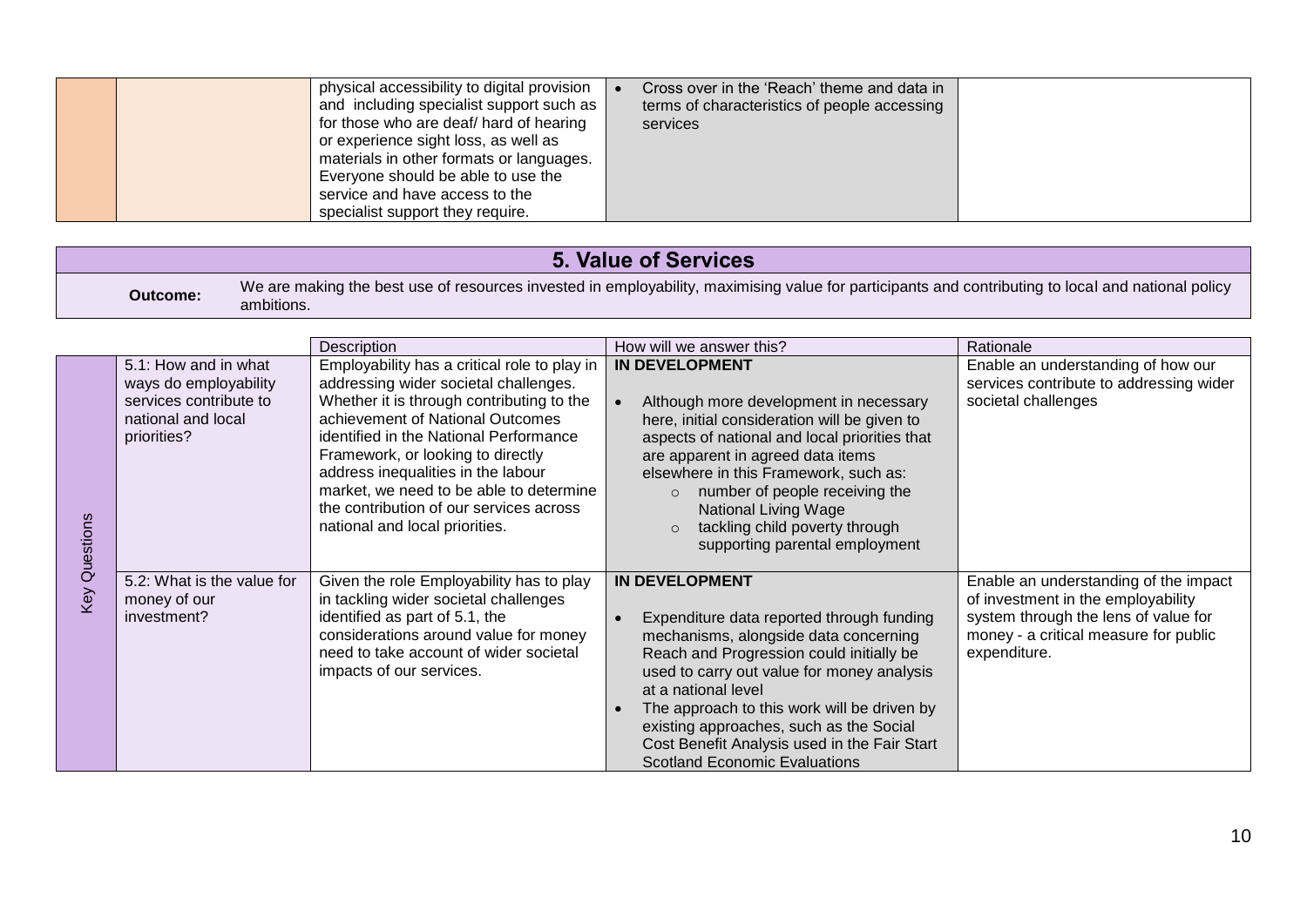#### Next steps

Through the No One Left Behind approach, we will begin using the agreed data items at Annex A to answer a number of key questions. These changes will come into effect from July 2022, in line with the change management process agreed between Scottish and Local Government in relation to data collection.

We will also use this Framework to shape our thinking around independent evaluation activity related to the No One Left Behind approach.

Although Scottish Government and partners are actively beginning to implement changes, this is not yet a complete Framework. As noted above, there are still significant areas that require development. Next steps will be based on a wide range of recommendations made by partners, as well as learning from implementation in local areas. Activity will include, but won't be limited to:

- Exploring further standardisation of data gathering and review approaches across areas linked with the Key Questions;
- Ensuring definitions are clear and agreed for any new or potential data items to support implementation;
- Undertaking further research to understand how services and providers currently measure User Experience; and
- Exploring the role of direct user involvement in the measurement of employability, building on planned independent evaluation activity.

The activity to further develop this Framework will continue to be taken forward in partnership, with representation from across the wider public sector, third sector and private sector.

As changes to this Framework are agreed, we will update this publication and ensure communications are in place to raise awareness.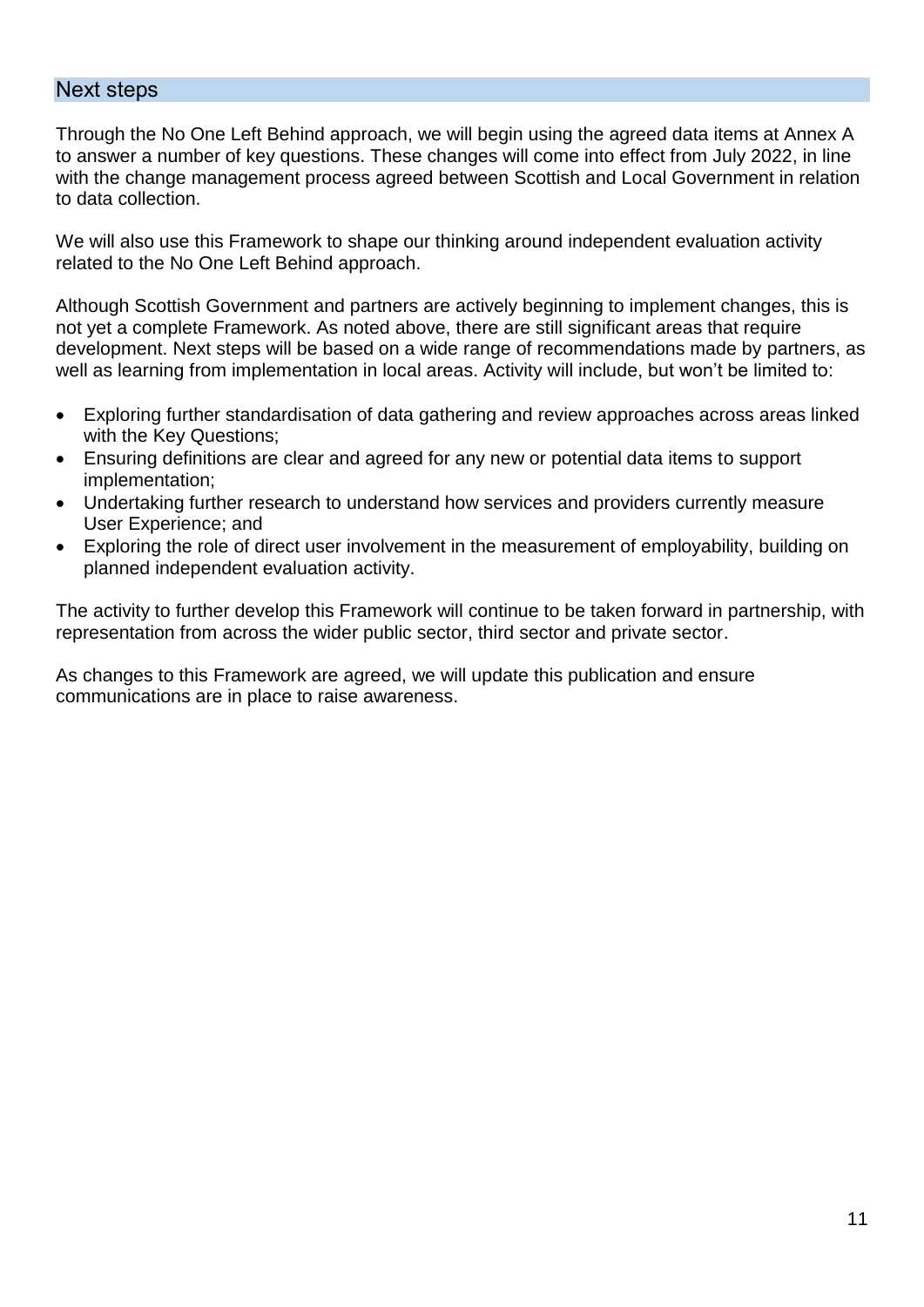## Annex A – Data items

## Reach theme

#### **Key Question 1.2: Who are we reaching and what challenges do they face?**

| <b>Category</b>                                                       | <b>Data Item</b>               | <b>Description</b>                                                                                                                        | <b>Rationale</b>                                                                                    |
|-----------------------------------------------------------------------|--------------------------------|-------------------------------------------------------------------------------------------------------------------------------------------|-----------------------------------------------------------------------------------------------------|
|                                                                       | <b>Sex</b>                     | Scotland's Census 2022 question.<br>Participants can self-assess.                                                                         | Critical for a number of equalities<br>monitoring at a service level.                               |
|                                                                       | <b>Trans status</b>            | Scotland's Census 2022 question.                                                                                                          | Critical for understanding who we<br>are reaching at a national level                               |
|                                                                       | Date of Birth (Age)            | Participant's age (the protected characteristic) is derived from<br>date of birth.                                                        | and monitoring our commitments<br>to tackle inequalities in the labour<br>market.                   |
|                                                                       | Long term health<br>conditions | Scotland's Census 2022 question.                                                                                                          | Regular national reporting of<br>certain characteristics (e.g.<br>religion/ sexual orientation) may |
| <b>Equalities</b><br><b>Characteristics and</b><br>related data items | <b>Disability</b>              | Scotland's Census 2022 questions.<br>Two questions are asked to identify those who are disabled as<br>defined in the Equality Act (2010). | not be required as they are not<br>directly related to barriers to<br>employment.                   |
|                                                                       | <b>Religion</b>                | Scotland's Census 2022 question.                                                                                                          |                                                                                                     |
|                                                                       | <b>Ethnic Group</b>            | Scotland's Census 2022 question.                                                                                                          |                                                                                                     |
|                                                                       | <b>Sexual orientation</b>      | SG recommended core survey question (Scotland).                                                                                           |                                                                                                     |
| <b>Personal Information</b>                                           | <b>Postcode</b>                | Participant's full home postcode.                                                                                                         | Allows mapping of reach/<br>outcomes achieved to SIMD areas                                         |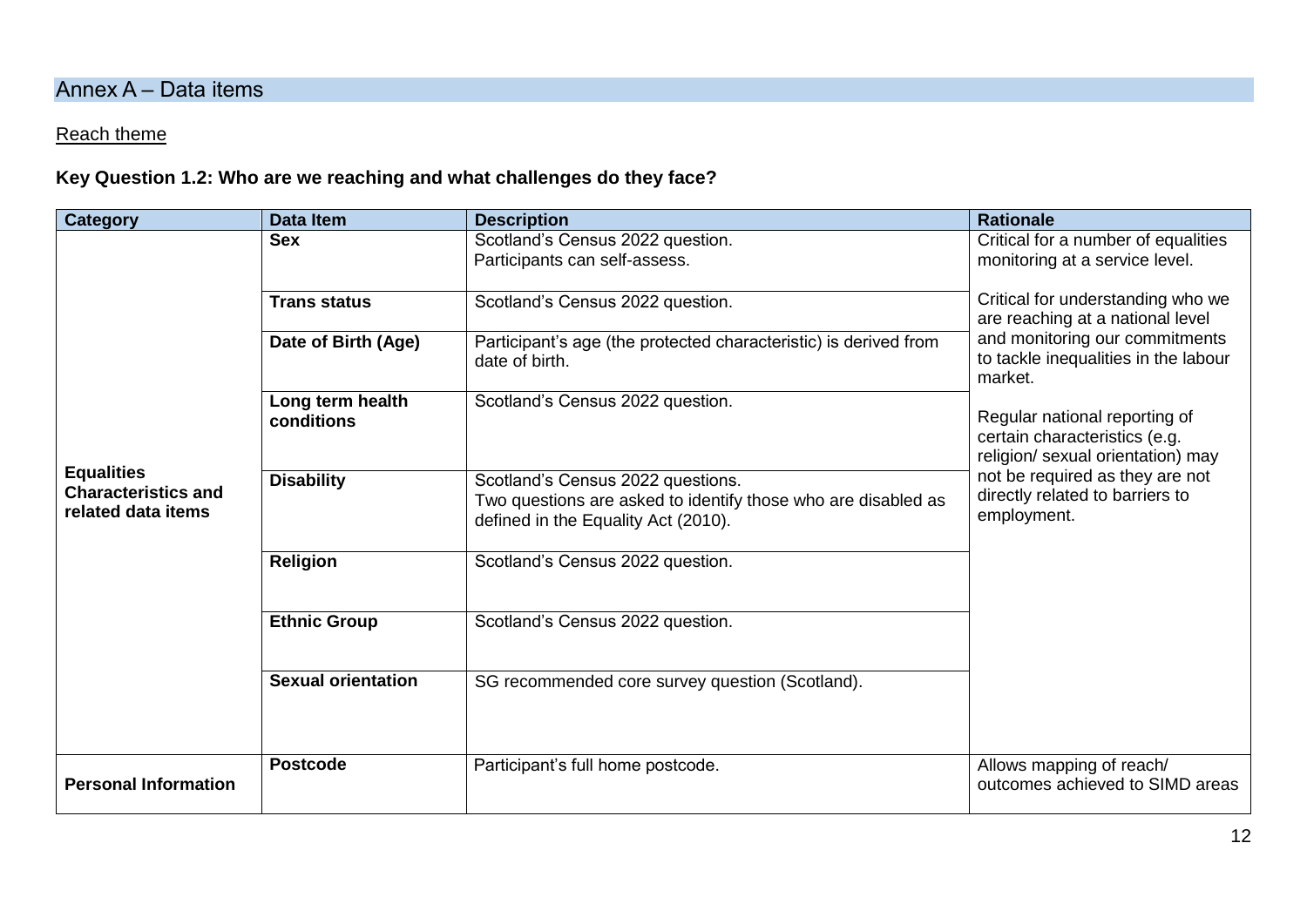|                                           |                                            |                                                                                                                                                                                                                                                                                                                                                                                                        | Regular national reporting not<br>required                                                                                                                                                                                                                         |
|-------------------------------------------|--------------------------------------------|--------------------------------------------------------------------------------------------------------------------------------------------------------------------------------------------------------------------------------------------------------------------------------------------------------------------------------------------------------------------------------------------------------|--------------------------------------------------------------------------------------------------------------------------------------------------------------------------------------------------------------------------------------------------------------------|
|                                           | <b>National Insurance</b><br><b>Number</b> | Participant's National Insurance number.                                                                                                                                                                                                                                                                                                                                                               | Allows unique identifier for<br>individuals, enabling mapping of<br>outcomes achieved to<br>characteristics as part of<br>assessing how well our services<br>are supporting particular groups                                                                      |
|                                           | <b>Start date of support</b>               | The date on which a participant commences support.                                                                                                                                                                                                                                                                                                                                                     | Enables an understanding of how<br>long people spend on our services                                                                                                                                                                                               |
|                                           | End date of support                        | The date on which a participant ended support.                                                                                                                                                                                                                                                                                                                                                         | - where an end date is recorded<br>without an outcome/ progression, it<br>also allows tracking of<br>disengagement.                                                                                                                                                |
| <b>Contextual personal</b><br>information | <b>Economic status at</b><br>start date    | Participant's economic status at start date                                                                                                                                                                                                                                                                                                                                                            | Allows an understanding of how<br>many long term unemployed/<br>inactive vs underemployed people<br>we are reaching and supporting.<br>The addition of school pupil also<br>allows us to identify where we are<br>supporting young people through a<br>transition. |
|                                           | Length of time out of<br>work              | The length of time a participant has been out of work                                                                                                                                                                                                                                                                                                                                                  | Allows an understanding of<br>distance from the labour market.                                                                                                                                                                                                     |
|                                           | <b>No or Limited work</b><br>experience    | Individuals who have no, or limited, experience of work.<br>This can include individuals who have a notable gap(s) within<br>their work history e.g. due to being inactive from the labour<br>market because of family / caring responsibilities, periods of ill<br>health etc.<br>In addition, this can include individuals who have worked for<br>very limited periods of time e.g. Christmas cover. |                                                                                                                                                                                                                                                                    |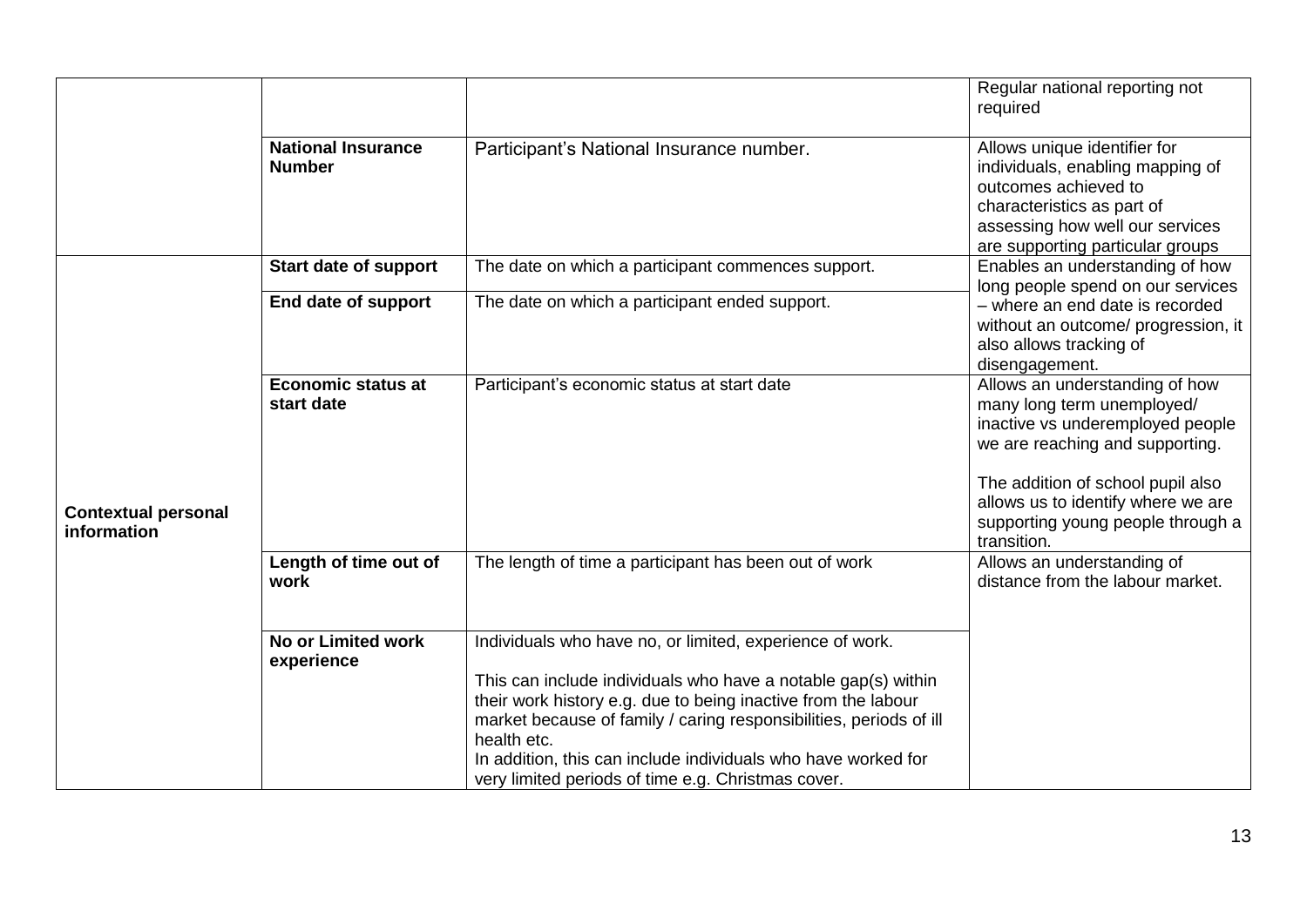|                        | <b>Highest level of</b>     | Highest ISCED-11 level of qualification achieved                                                         | Allows an understanding of        |
|------------------------|-----------------------------|----------------------------------------------------------------------------------------------------------|-----------------------------------|
|                        | qualification               |                                                                                                          | previous qualification of those   |
|                        |                             | <b>The International Standard Classification of Education (ISCED)</b>                                    | accessing our services.           |
|                        |                             | has been chosen to acknowledge that not all qualifications are                                           |                                   |
|                        |                             | gained in Scotland and the historic European Funding reporting                                           | Links to Education section of the |
|                        |                             | requirements as these are still in play for a large number of                                            | NPF and enables an                |
|                        |                             | partners. Mappings exist between ISCED and other qualification                                           | understanding of whether we're    |
|                        |                             | frameworks e.g. the Scottish Credit and Qualifications                                                   | reaching people with low or no    |
|                        |                             | Framework.                                                                                               | qualifications at SCQF level 4 or |
|                        |                             |                                                                                                          | below.                            |
|                        | <b>Armed Forces Veteran</b> | Anyone who has served for at least one day in Her Majesty's                                              | Allows an understanding of the    |
|                        |                             | Armed Forces (Regular or Reserve) or Merchant Mariners who                                               | types of barriers to employment   |
|                        |                             | have seen duty on legally defined military operations. (Definition                                       | people entering our services      |
|                        |                             | from the Office for Veteran's Affairs)<br>An individual who 'has applied for asylum and is waiting for a | experience                        |
|                        | Asylum seeker               | decision as to whether or not they are a refugee.'                                                       |                                   |
|                        |                             |                                                                                                          |                                   |
|                        |                             | An asylum seeker is someone who has asked a Government for                                               |                                   |
|                        |                             | refugee status and is waiting to hear the outcome of their                                               |                                   |
|                        |                             | application.                                                                                             |                                   |
|                        | Refugee                     | An individual who 'owing to a well-founded fear of being                                                 |                                   |
|                        |                             | persecuted for reasons of race, religion, nationality, membership                                        |                                   |
| Information related to |                             | of a particular social group, or political opinion, is outside the                                       |                                   |
| barriers to            |                             | country of his nationality, and is unable to or, owing to such fear,                                     |                                   |
| employment             |                             | is unwilling to avail himself of the protection of that country'                                         |                                   |
|                        |                             |                                                                                                          |                                   |
|                        |                             | (Article 1, 1951 Convention Relating to the Status of Refugees)                                          |                                   |
|                        |                             |                                                                                                          |                                   |
|                        |                             | A refugee is entitled to the same social and economic rights as                                          |                                   |
|                        |                             | any UK citizen. Refugees have full access to medical treatment,                                          |                                   |
|                        |                             | education, housing and employment.                                                                       |                                   |
|                        | <b>Homeless or affected</b> | In the absence of a national definition for "homeless or affected                                        |                                   |
|                        | by housing exclusion /      | by housing exclusion" the term should be understood according                                            |                                   |
|                        | <b>issues</b>               | to the ETHOS (European Typology of Homelessness and                                                      |                                   |
|                        |                             | Housing Exclusion) definition which is derived from the physical,                                        |                                   |
|                        |                             | social and legal interpretation of what a 'home' means. It                                               |                                   |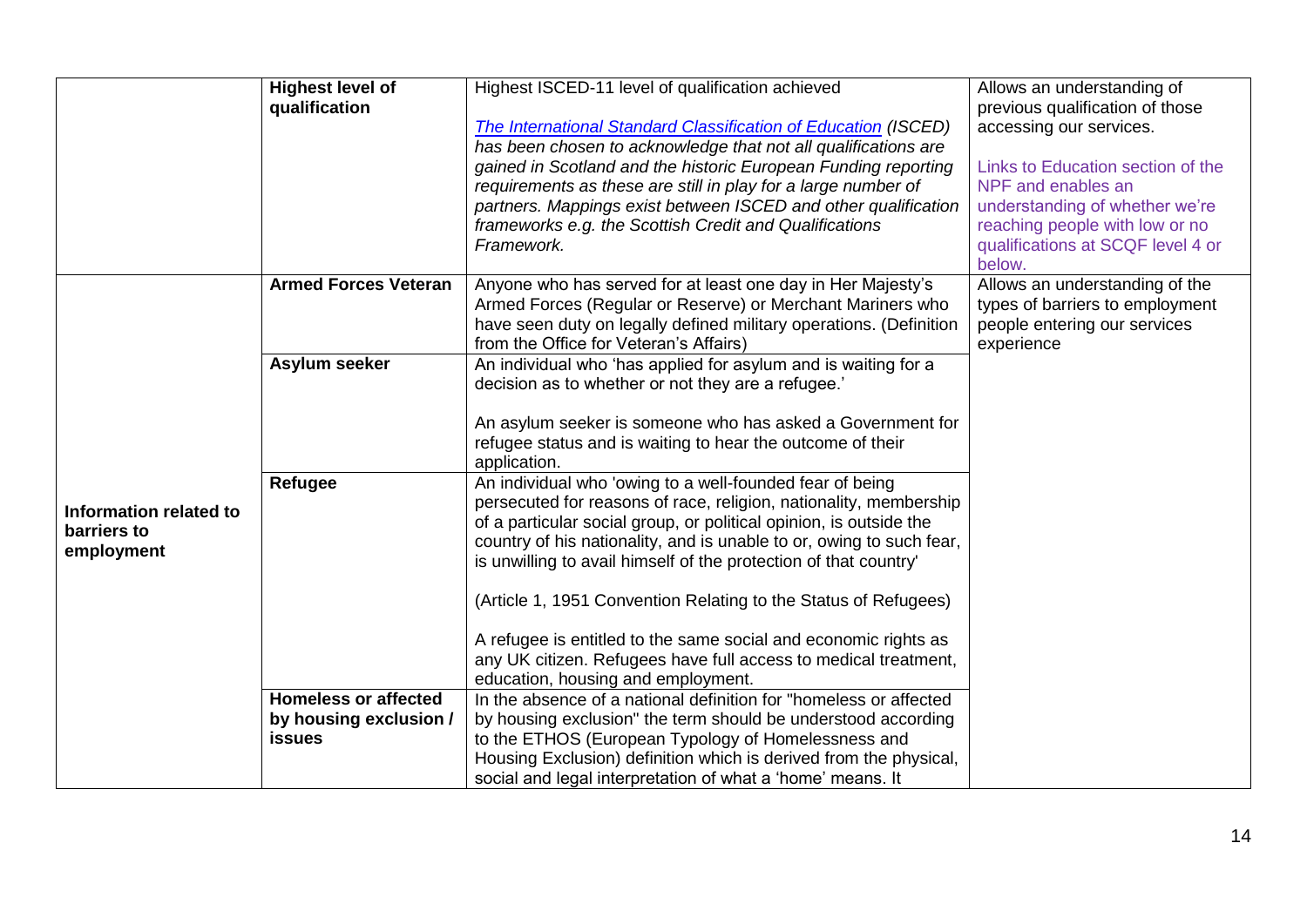|                             | classifies the following four living circumstances as                |  |
|-----------------------------|----------------------------------------------------------------------|--|
|                             | homelessness or extreme forms of housing exclusion:                  |  |
|                             | Rooflessness (people living rough and people in<br>$\circ$           |  |
|                             | emergency accommodation),                                            |  |
|                             | Houselessness (people in accommodation for the<br>$\circ$            |  |
|                             | homeless, in women's shelters, in accommodation for                  |  |
|                             | immigrants, people due to be released from institutions              |  |
|                             | and people receiving long-term support due to                        |  |
|                             | homelessness),                                                       |  |
|                             | Insecure accommodation (people living in insecure<br>$\circ$         |  |
|                             | tenancies, under threat of eviction or violence), and                |  |
|                             | Inadequate housing (living in unfit housing,<br>$\circ$              |  |
|                             | nonconventional dwellings e.g. in caravans without                   |  |
|                             | adequate access to public utilities such as water,                   |  |
|                             | electricity or gas or in situations of extreme                       |  |
|                             | overcrowding).                                                       |  |
|                             |                                                                      |  |
|                             | In addition this category also applies to those who are:             |  |
|                             | In temporary accommodation, which requires to be paid<br>$\circ$     |  |
|                             | for if a person is in paid employment                                |  |
|                             | 'Sofa surfing' - the practice of staying temporarily with<br>$\circ$ |  |
|                             | various friends and relatives while attempting to find               |  |
|                             | permanent accommodation.                                             |  |
|                             |                                                                      |  |
|                             | Adults living with their parents should not be registered under      |  |
|                             | this indicator unless they are all homeless or living in insecure    |  |
|                             | or in inadequate housing.                                            |  |
| <b>Criminal convictions</b> | This relates to any individual who has a criminal conviction that:   |  |
|                             | $\circ$ Is not 'spent'                                               |  |
|                             | is exempt from becoming 'spent'                                      |  |
|                             | remains a barrier to progressing within the labour<br>$\circ$        |  |
|                             | market e.g. gaps in c.v.                                             |  |
| <b>Substance related</b>    | The continued misuse of substances (typically alcohol or drugs)      |  |
| conditions                  | that severely affects an individual's physical and mental health,    |  |
|                             | social situation and responsibilities.                               |  |
|                             |                                                                      |  |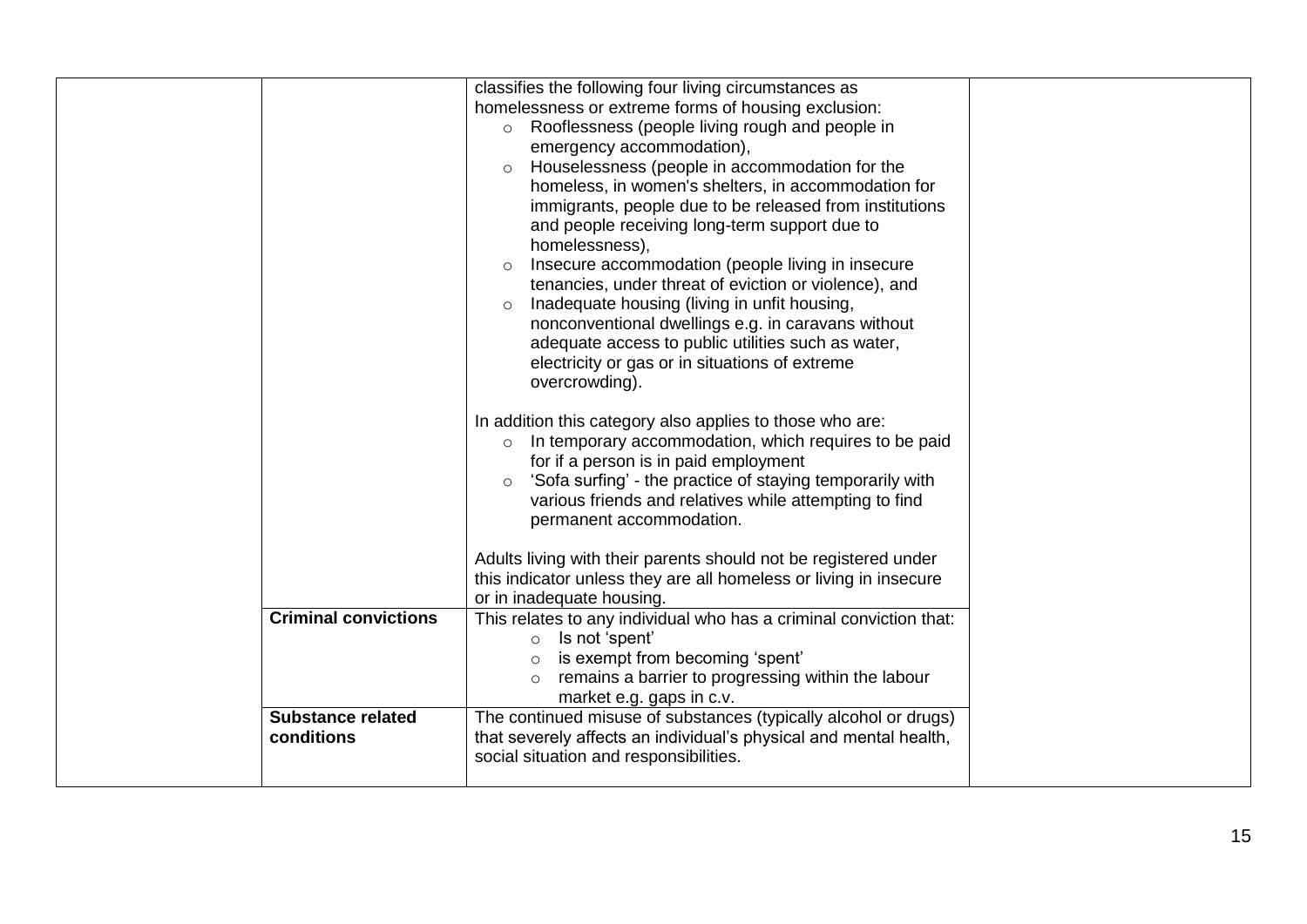|                                                | <b>Care experienced</b>        | This can include individuals in recovery where this remains a<br>barrier to progressing within the labour market.<br>Whether the participant has been or is currently in care or from<br>a looked-after background at any stage in their life, no matter<br>how short, including adopted children who were previously<br>looked-after.<br>Under the provisions of the Children (Scotland) Act 1995,<br>'Looked After Children' are defined as those in the care of their<br>local authority. The majority will come into one of these<br>categories:<br>○ Looked after at home<br>Looked after away from home<br>$\circ$ |                                                                    |
|------------------------------------------------|--------------------------------|--------------------------------------------------------------------------------------------------------------------------------------------------------------------------------------------------------------------------------------------------------------------------------------------------------------------------------------------------------------------------------------------------------------------------------------------------------------------------------------------------------------------------------------------------------------------------------------------------------------------------|--------------------------------------------------------------------|
|                                                | <b>Caring responsibilities</b> | 'Caring responsibilities' are defined by the question asked in the<br>Scottish Household Survey: Apart from anything you do as part<br>of paid employment, do you look after, or give any regular help<br>or support to family members, friends, neighbours or others<br>because of either long-term physical / mental ill-health /<br>disability; or problems related to old age?                                                                                                                                                                                                                                       |                                                                    |
|                                                | <b>Childcare</b>               | Participant has faced barriers to employment as a result of<br>childcare. This can include a range of potential scenarios, but is<br>not limited to:<br>o Lack of available childcare<br>Lack of affordable childcare<br>Lack of awareness of available childcare<br>$\circ$                                                                                                                                                                                                                                                                                                                                             |                                                                    |
|                                                | <b>Transport</b>               | Participant has faced barriers to employment as a result of<br>transport. This could include but is not limited to:<br>○ Lack of available transport links between place of<br>residence and employment<br>Cost of transport<br>$\circ$<br>Unaware of eligibility for concessionary travel<br>$\circ$                                                                                                                                                                                                                                                                                                                    |                                                                    |
| Information related to<br><b>Child Poverty</b> | <b>Parental status</b>         | A participant's parental status; whether living in a couple or as a<br>lone parent.                                                                                                                                                                                                                                                                                                                                                                                                                                                                                                                                      | Enables an understanding of the<br>backgrounds of parents entering |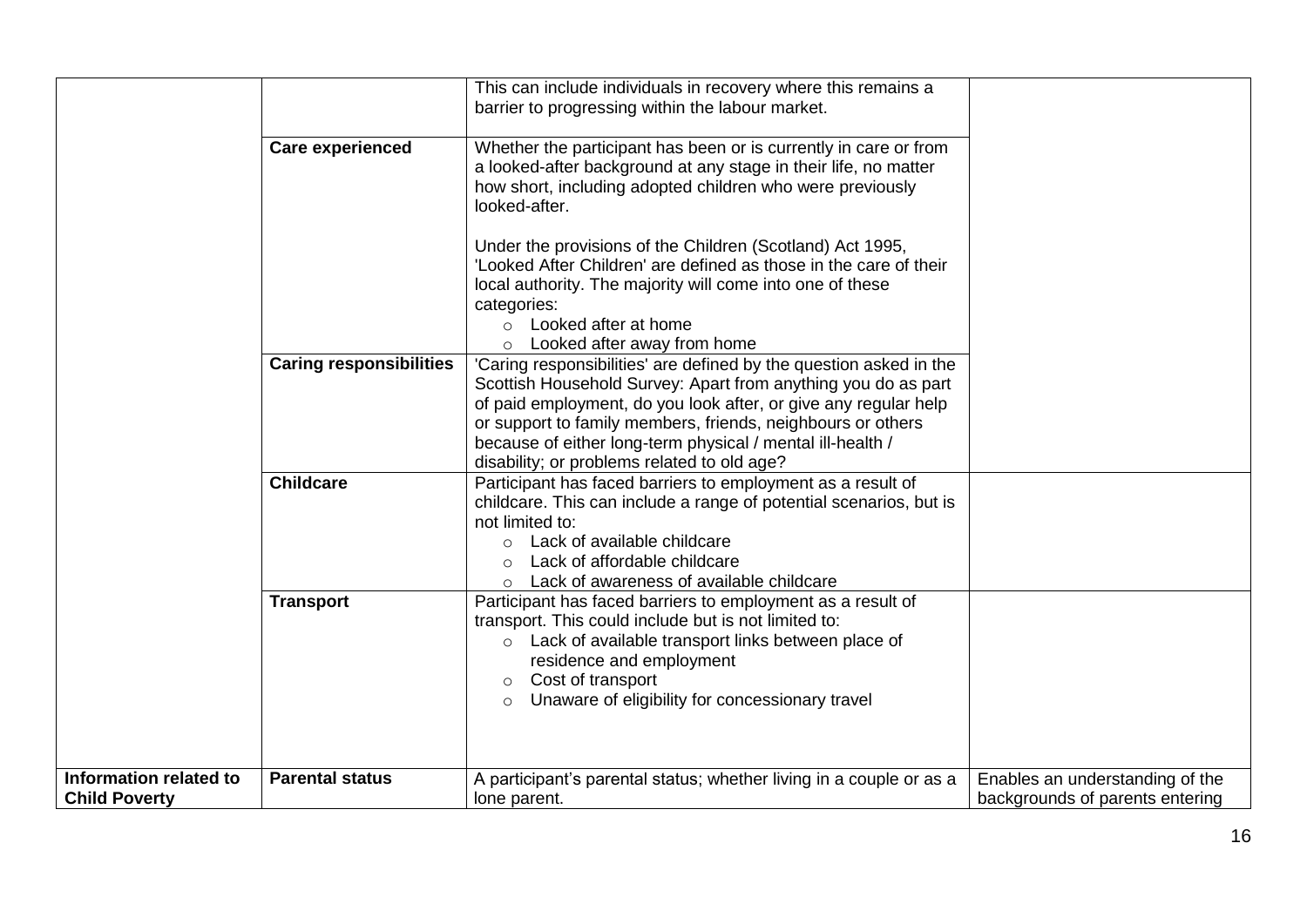|                         | <b>Living with dependent</b> | Allows identification of those parents who live with their children. | our services – this information, in   |
|-------------------------|------------------------------|----------------------------------------------------------------------|---------------------------------------|
| This data, alongside    | children                     | This is required for assessment of support needs, as well as for     | addition to equalities                |
| equalities information  |                              | child poverty analysis and modelling purposes.                       | characteristics recorded above,       |
| above, allows us to     | <b>Number of dependent</b>   | A dependent child is a person aged 0-15, or a person aged 16-        | allows a mapping of participants to   |
| collectively determine  | children                     | 19 and: not married nor in a Civil Partnership nor living with a     | the priority family groups identified |
| how well we're reaching |                              | partner, and living with their parents, and in full-time non-        | under the Tackling Child Poverty      |
| and supporting the      |                              | advanced education or in unwaged government training.                | Plan, as well as the extent to        |
| priority family groups. |                              |                                                                      | which people are also engaging        |
|                         | Disabled child or adult      | Scotland's Census 2022 questions used to define disability.          | with statutory Early Learning and     |
| within family           |                              |                                                                      | Childcare support.                    |
|                         |                              |                                                                      |                                       |
|                         | Age of youngest              | The age of a participants' youngest dependent child.                 |                                       |
|                         | dependent child              |                                                                      |                                       |
|                         | <b>Accessing funded</b>      | In receipt of statutory Early Learning and Childcare provision.      |                                       |
|                         | childcare                    |                                                                      |                                       |
|                         | <b>Accessing eligible 2</b>  | In receipt of statutory Early Learning and Childcare for an          |                                       |
|                         | year old place               | eligible 2 year old.                                                 |                                       |
|                         | (childcare)                  |                                                                      |                                       |
|                         |                              |                                                                      |                                       |

## Progression Theme

## **Key Question 2.1: Are people progressing, if so, in what ways?**

| Category                                                    | Data Item                      | <b>Description</b>                                                          | <b>Rationale</b>                                                                                                                                                   |
|-------------------------------------------------------------|--------------------------------|-----------------------------------------------------------------------------|--------------------------------------------------------------------------------------------------------------------------------------------------------------------|
| Volunteering<br>Recognising volunteering as a               | <b>Entered Volunteering</b>    | The date on which a participant<br>enters a volunteering opportunity.       | To understand how many volunteering<br>opportunities our service supports people<br>to access.                                                                     |
| positive outcome and a sign of<br>progression towards work. | <b>Completed Volunteering</b>  | The date on which a participant<br>completes a volunteering<br>opportunity. | Links to Communities section of the NPF,<br>particularly around the Social Capital<br>indicator due to the role of volunteering in<br>the composite index measure. |
| <b>Work experience</b>                                      | <b>Entered work experience</b> | The date on which a participant<br>enters a work experience<br>opportunity  |                                                                                                                                                                    |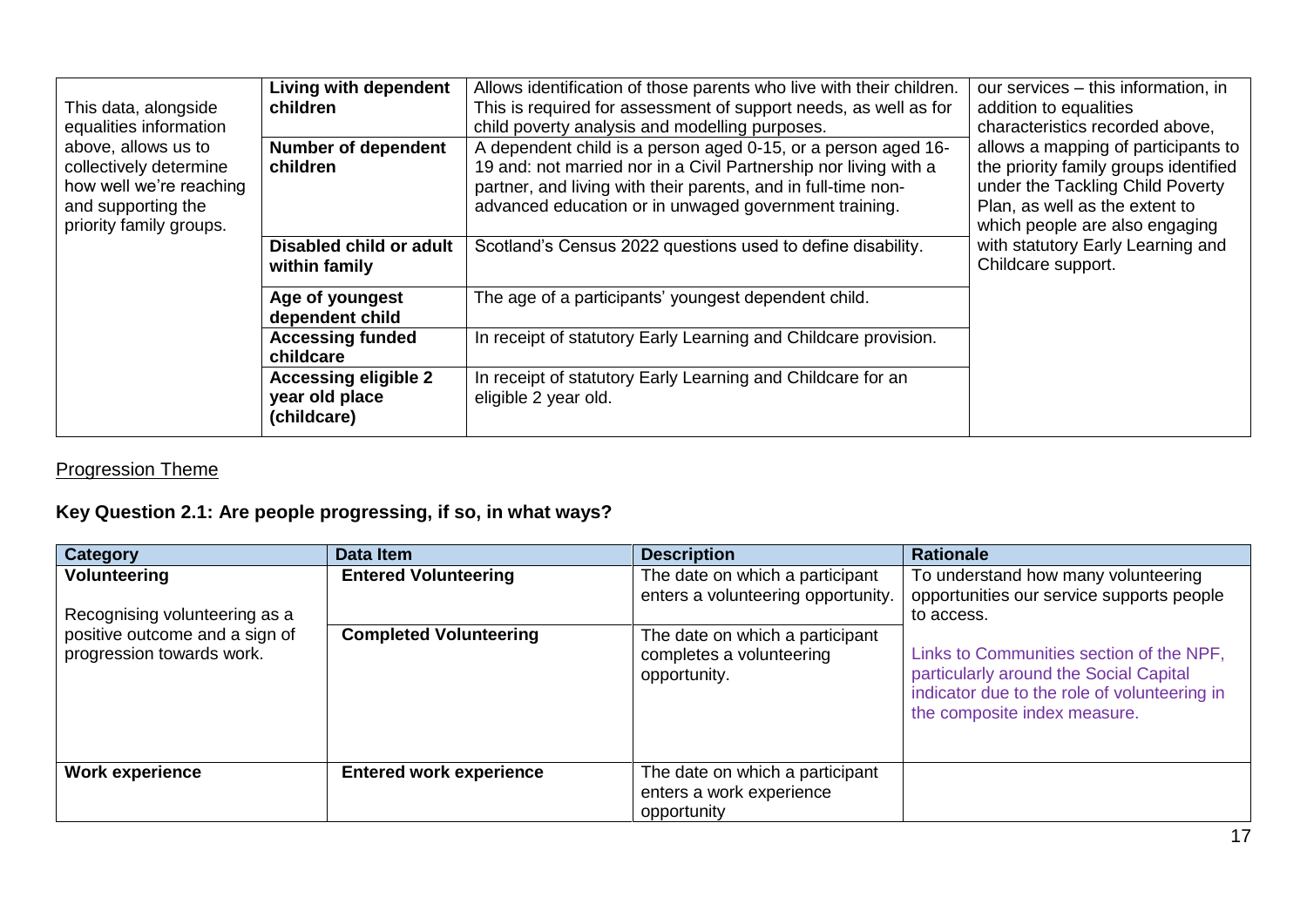|               | <b>Completed work experience</b> | The date on which a participant<br>completes a work experience<br>opportunity                                           |                                                                                                                                                                                                                |
|---------------|----------------------------------|-------------------------------------------------------------------------------------------------------------------------|----------------------------------------------------------------------------------------------------------------------------------------------------------------------------------------------------------------|
| <b>Income</b> | <b>Starting income</b>           | The hourly pay rate of a<br>participant who is in employment<br>when they start receiving support<br>(at 'start date'). | To enable an understanding of whether our<br>services support people to increase their<br>income and move towards fair work.                                                                                   |
|               | <b>Ending income</b>             | The hourly pay rate of employed<br>participants when their support<br>period comes to an end (at 'end<br>date'); OR     | The "Ending Income" item allows an<br>understanding of how many opportunities<br>accessed are at, or above, the National<br>Living Wage.                                                                       |
|               |                                  | The hourly pay rate of<br>participants who enter<br>employment whilst receiving<br>support.                             | Links to Fair Work and Business section of<br>the NPF and enables an understanding of<br>the role of our services in contributing to<br>reducing the number of employees earning<br>less than the living wage. |
|               | Income at 4, 13, 26, 52 weeks    | The hourly pay rate of the<br>participant at specified follow up<br>intervals.                                          | Enables an understanding of whether<br>people's incomes have increased in the 52<br>weeks since leaving support.                                                                                               |
|               |                                  |                                                                                                                         | This is currently a proxy measure for<br>increased household income as directly<br>capturing this information from participants<br>is complex and time consuming.                                              |

## **Key Question 2.3: Are people entering and sustaining employment, training and education?**

| <b>Category</b>               | Data Item                 | <b>Description</b>                                                     | <b>Rationale</b>                                             |
|-------------------------------|---------------------------|------------------------------------------------------------------------|--------------------------------------------------------------|
| <b>Entered employment</b>     | <b>Entered employment</b> | The date on which a participant enters paid<br>employment of any kind. | Enables an understanding of the<br>number of people entering |
| These data items allow us to  |                           |                                                                        | employment as a result of our                                |
| build an understanding of the |                           |                                                                        | support.                                                     |
| types of opportunities        | <b>Contract type</b>      | Whether someone who has commenced                                      |                                                              |
| achieved by people accessing  |                           | employment is in a permanent, or non-permanent                         | With the supplementary data items,                           |
| employability provision. By   |                           | opportunity.                                                           | we are better able to understand the                         |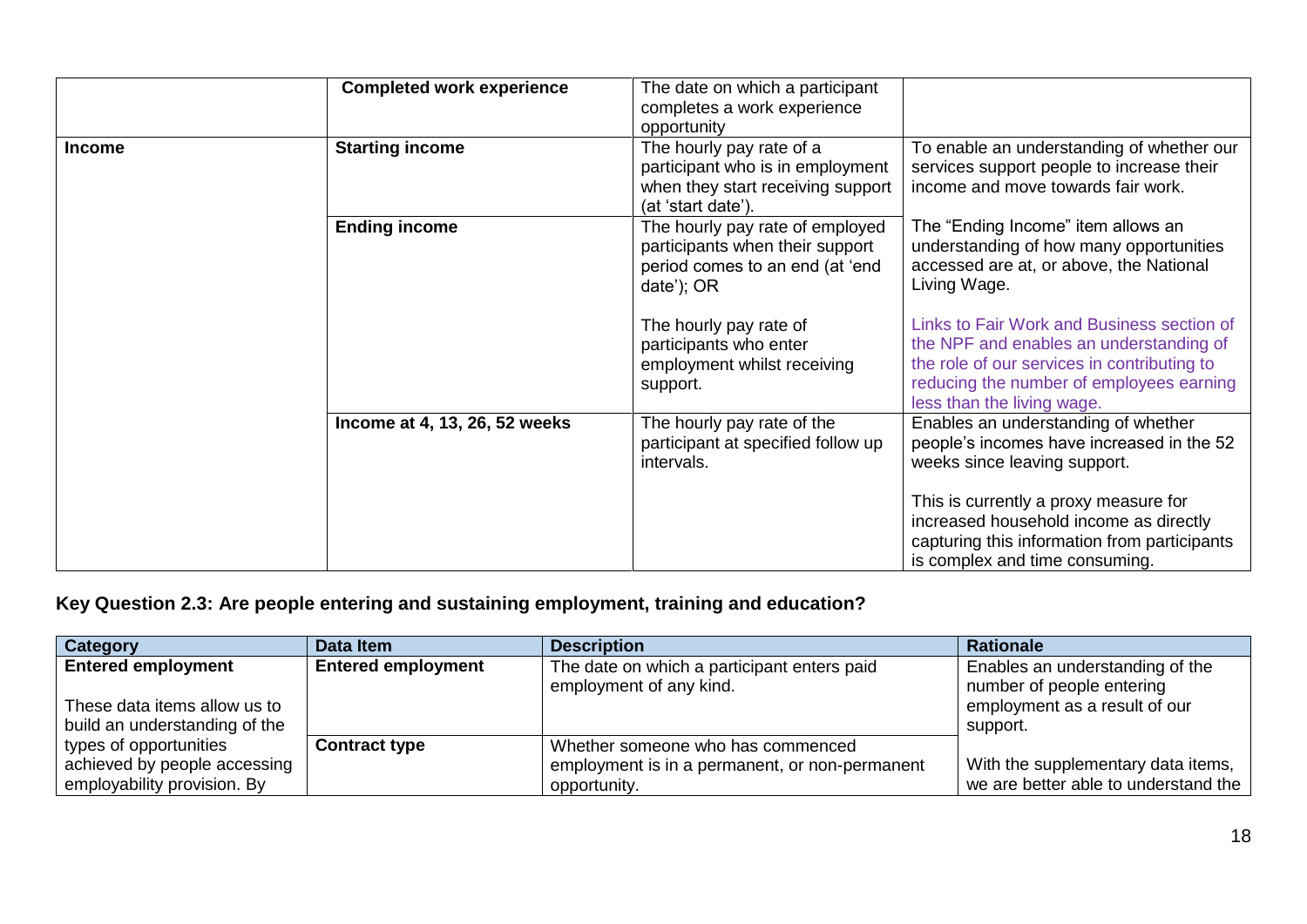| removing value judgements on     | <b>Number of hours worked</b>  | The number of contracted hours worked per week,                                              | types and conditions of                |
|----------------------------------|--------------------------------|----------------------------------------------------------------------------------------------|----------------------------------------|
| how many hours per week          | per week                       | or average where applicable, including zero hours.                                           | employment, as well as whether this    |
| someone should be working,       |                                |                                                                                              | opportunity has been supported by      |
| and introducing additional       |                                |                                                                                              | a subsidy of some description.         |
| subsets of data, we can          | <b>Entered self-employment</b> | The date on which a participant enters self-                                                 |                                        |
| respond to user, stakeholder     |                                | employment.                                                                                  | Sectoral data allows us to             |
| and partner advice without       | <b>Entered Modern</b>          | The date on which a participant enters a Modern                                              | understand where these                 |
| losing any detail around         | Apprenticeship                 | Apprenticeship.                                                                              | opportunities are.                     |
| outcomes.                        |                                |                                                                                              | <b>Links to Fair Work and Business</b> |
|                                  |                                |                                                                                              | section of the NPF and enables an      |
|                                  | Sector of employment           | Sectoral code of employment (SOC 2020 sub-major)<br>- see data template for full description | understanding of the role of our       |
|                                  |                                |                                                                                              | services in contributing to increasing |
|                                  | <b>Subsidy type</b>            | The type of subsidy used to support a participant                                            | the number of employees in             |
|                                  |                                | into employment.                                                                             | contractually secure work.             |
|                                  | <b>Start date of subsidy</b>   | The date on which a subsidy commences.                                                       |                                        |
|                                  |                                |                                                                                              |                                        |
|                                  | End date of subsidy            | The date on which a subsidy ends.                                                            |                                        |
| <b>Sustained employment</b>      | In employment at 4, 13, 26,    | Whether a participant is in employment at 4, 13, 26                                          | Enables an understanding of how        |
|                                  | 52 weeks                       | and 52 weeks from the date which they entered                                                | many opportunities are sustained,      |
| These data items support the     |                                | employment.                                                                                  | and how many people may require        |
| understanding of sustained       |                                |                                                                                              | additional on-going support, or have   |
| outcomes over 52 weeks.          | In self-employment at 4,       | Whether a participant is in self-employment at 4, 13,                                        | fallen out of work.                    |
|                                  | 13, 26, 52 weeks               | 26 and 52 weeks from the date which they entered                                             |                                        |
| These data items would be        |                                | self-employment.                                                                             |                                        |
| collected for those that had     |                                |                                                                                              |                                        |
| entered employment.              |                                |                                                                                              |                                        |
| Due to limitations in the data   | In Modern Apprenticeship       | Whether a participant is on a Modern Apprenticeship                                          |                                        |
| and systems used, these          | at 4, 13, 26, 52 weeks         | at 4, 13, 26 and 52 weeks from the date which they                                           |                                        |
| items relate to status. E.g. we  |                                | started the apprenticeship.                                                                  |                                        |
| will not be able to tell whether |                                |                                                                                              |                                        |
| someone has moved to             | <b>Number of hours worked</b>  | The number of hours worked by a participant per                                              |                                        |
| another role/ organisation       | per week at 13, 26, 52         | week at 13, 26 and 52 weeks.                                                                 |                                        |
| without significant additional   | weeks                          |                                                                                              |                                        |
| data collection at this stage.   |                                |                                                                                              |                                        |